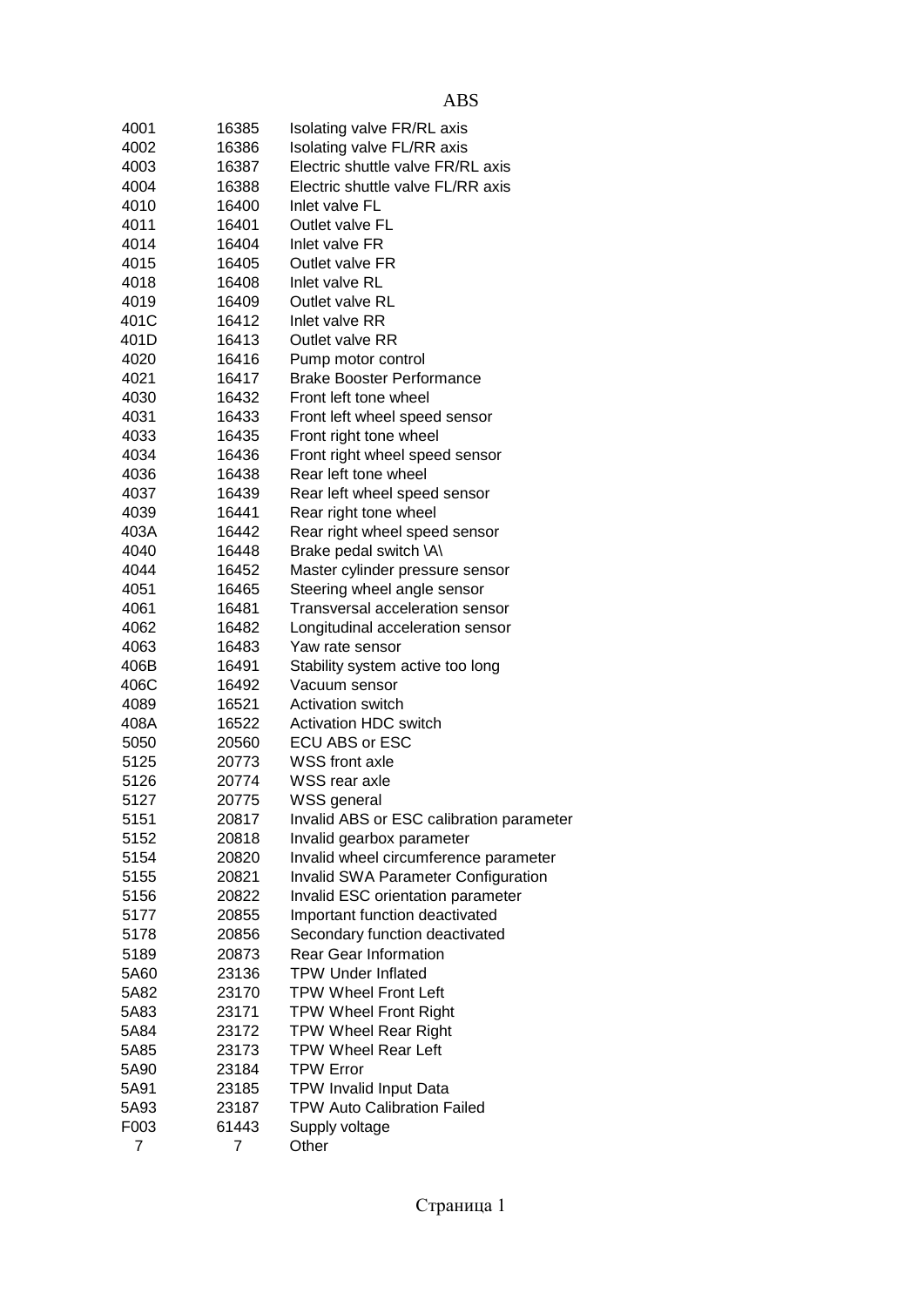мультимедиа

| 9303 | 37635 | Battery power supply    |
|------|-------|-------------------------|
| 9309 | 37641 | <b>SYS ON</b>           |
| 9331 | 37681 | Temp sensor line        |
| 9341 | 37697 | Virgin configuration    |
| 9344 | 37700 | E2PROM                  |
| 934C | 37708 | <b>CAN-M</b> controller |
| 934D | 37709 | CAN-V controller        |
| 93E3 | 37859 | LCD                     |
|      |       |                         |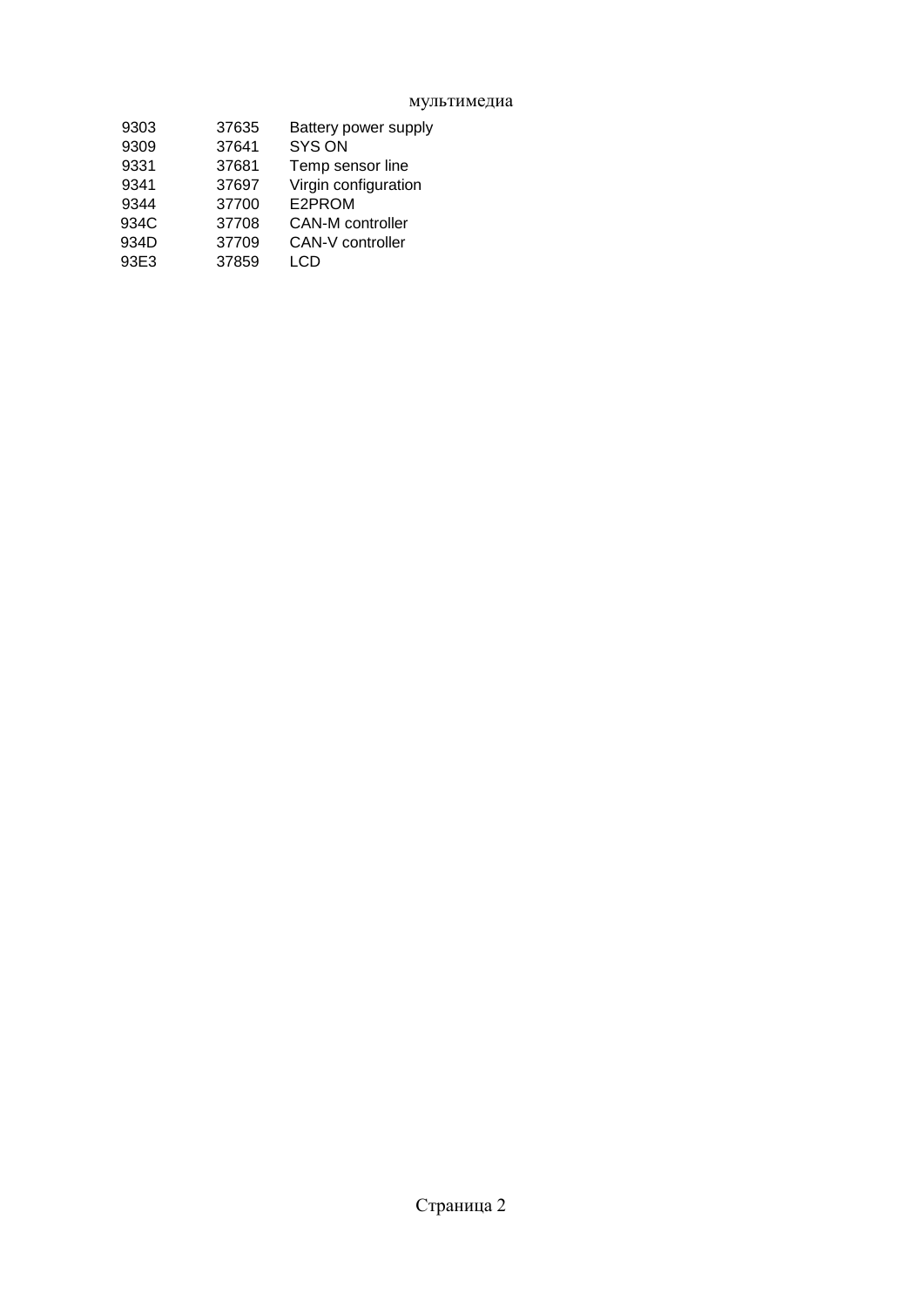| A4A0        | 42144 | <b>EEPROM</b>                                        |
|-------------|-------|------------------------------------------------------|
| A4A1        | 42145 | VBatt                                                |
| A4A2        | 42146 | Config                                               |
| A4A3        | 42147 | AQS_Reductor                                         |
| A4A4        | 42148 | EvapTemp                                             |
| A4A5        | 42149 | AQS_Oxydant                                          |
| A4A6        | 42150 | InCarTemp                                            |
| <b>A4A7</b> | 42151 | AQS_Supply                                           |
| A4A8        | 42152 | AQS_PreHeating                                       |
| A4A9        | 42153 | Heated_Seat_RR_Feedback / Sensor_Sunload             |
| A4AA        | 42154 | Heated_Seat_FL_Feedback / Sensor_2nd_Sunload         |
| A4AB        | 42155 | HumiditySensor                                       |
| A4AC        | 42156 | AQS_PWM                                              |
| A4AD        | 42157 | RearMixActr                                          |
| A4AE        | 42158 | Hot_Source / Blower_Fan_Feedback                     |
| A4B1        | 42161 | Heated_Seat_FR_Feedback                              |
| A4B2        | 42162 | AQM_lonizerMode                                      |
| A4B3        | 42163 | Heated Seat RL Feedback                              |
| A4B4        | 42164 | FrontControlPanel                                    |
| A4B5        | 42165 | Blower_BatFan_Feedback / Rear_Switch/Boiler_Feedback |
| A4B6        | 42166 | CentralPanel                                         |
| A4B7        | 42167 | Motor1Actr                                           |
| A4B8        | 42168 | RearAirTempSensor                                    |
| A4B9        | 42169 | Motor <sub>2</sub> Actr                              |
| A4BB        | 42171 | Motor3Actr                                           |
| A4BD        | 42173 | Motor4Actr                                           |
| A4BF        | 42175 | Motor5Actr                                           |
| A4C1        | 42177 | Motor <sub>6</sub> Actr                              |
| A4C3        | 42179 | BlowerSystem1                                        |
| A4C6        | 42182 | <b>BlowerControl</b>                                 |
| A4C7        | 42183 | Heated_Seat_FR_CMD / BatFan_PWM /Rear_Fan_CMD        |
| A4C9        | 42185 | Heated_Seat_FL_CMD /Relay_Control_Output/Boiler_CMD  |
| A4CB        | 42187 | Heated_Seat_FL_CMD_LED / Comp_Valve_output           |
| A4CD        | 42189 | BatteryBlowerSystem1                                 |
| A4CF        | 42191 | Cabin_Cool_Valve_output                              |
| A4D1        | 42193 | Battery_Cool_Valve_output                            |
| A4D3        | 42195 | LIN_Bus                                              |
| A4D4        | 42196 | LIN2_Bus                                             |
| A4D5        | 42197 | <b>RearControlPanel</b>                              |
| A4D7        | 42199 | <b>RearBlowerFanFeedback</b>                         |
| A4D8        | 42200 | <b>AQMControlPanel</b>                               |
| A4DA        | 42202 | AQM_FragranceMotor                                   |
| A4DC        | 42204 | AQM_FragranceBlower                                  |
| A4DE        | 42206 | AQM_Ionizer                                          |
| A4E0        | 42208 | <b>RearDistActr</b>                                  |
| A4E1        | 42209 | Rear_Hot_Blower_PWM                                  |
| A4E3        | 42211 | Rear_Cold_Blower_PWM                                 |
| A4E5        | 42213 | Heated_Seat_FR_CMD_LED / Windshield_Defroster_Right  |
| A4E7        | 42215 | Wipers_Defroster_/Windshield_Defroster_Left          |
| A4E8        | 42216 | <b>BlowerByLin</b>                                   |
| D000        | 53248 | <b>CAN Communication</b>                             |
| D010        | 53264 | <b>CAN Self Diag</b>                                 |

#### климат кондиционер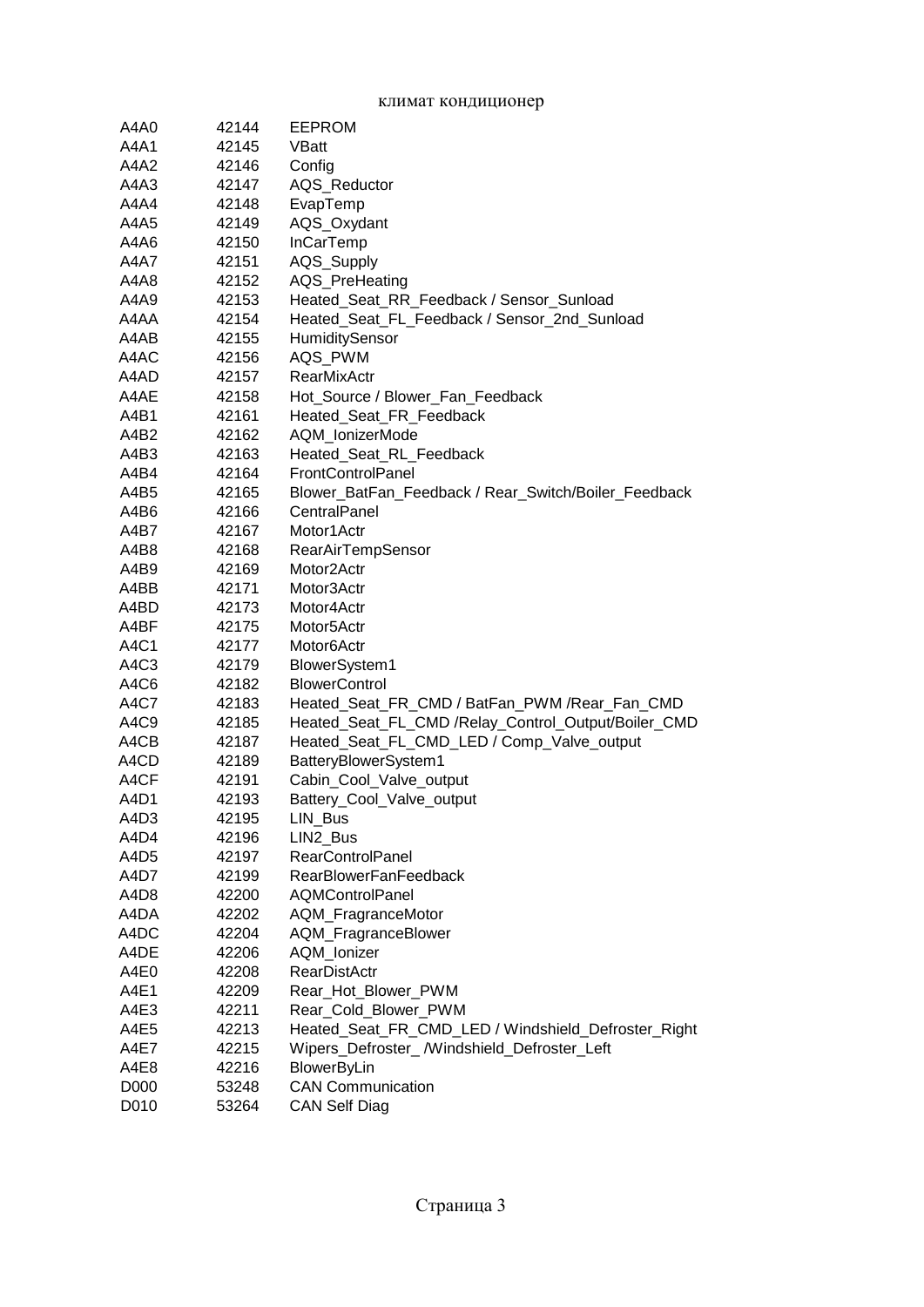# приборная панель

| 9402 | 37890 | Fuel_Gauging                                              |
|------|-------|-----------------------------------------------------------|
| 9403 | 37891 | <b>Brake Fluide Level</b>                                 |
| 9404 | 37892 | Warning Airbag Telltale monitoring                        |
| 9408 | 37896 | Seat belt telltale command monitoring (external telltale) |
| 940C | 37900 | <b>EEPROM</b> monitoring                                  |
| 9411 | 37905 | Oil Pressure Input                                        |
| 9412 | 37906 | <b>External Temperature Inputs</b>                        |
| 9413 | 37907 | <b>Error Configuration</b>                                |
| C001 | 49153 | Lost CAN communication                                    |
| F003 | 61443 | Power Supply monitoring                                   |
|      |       |                                                           |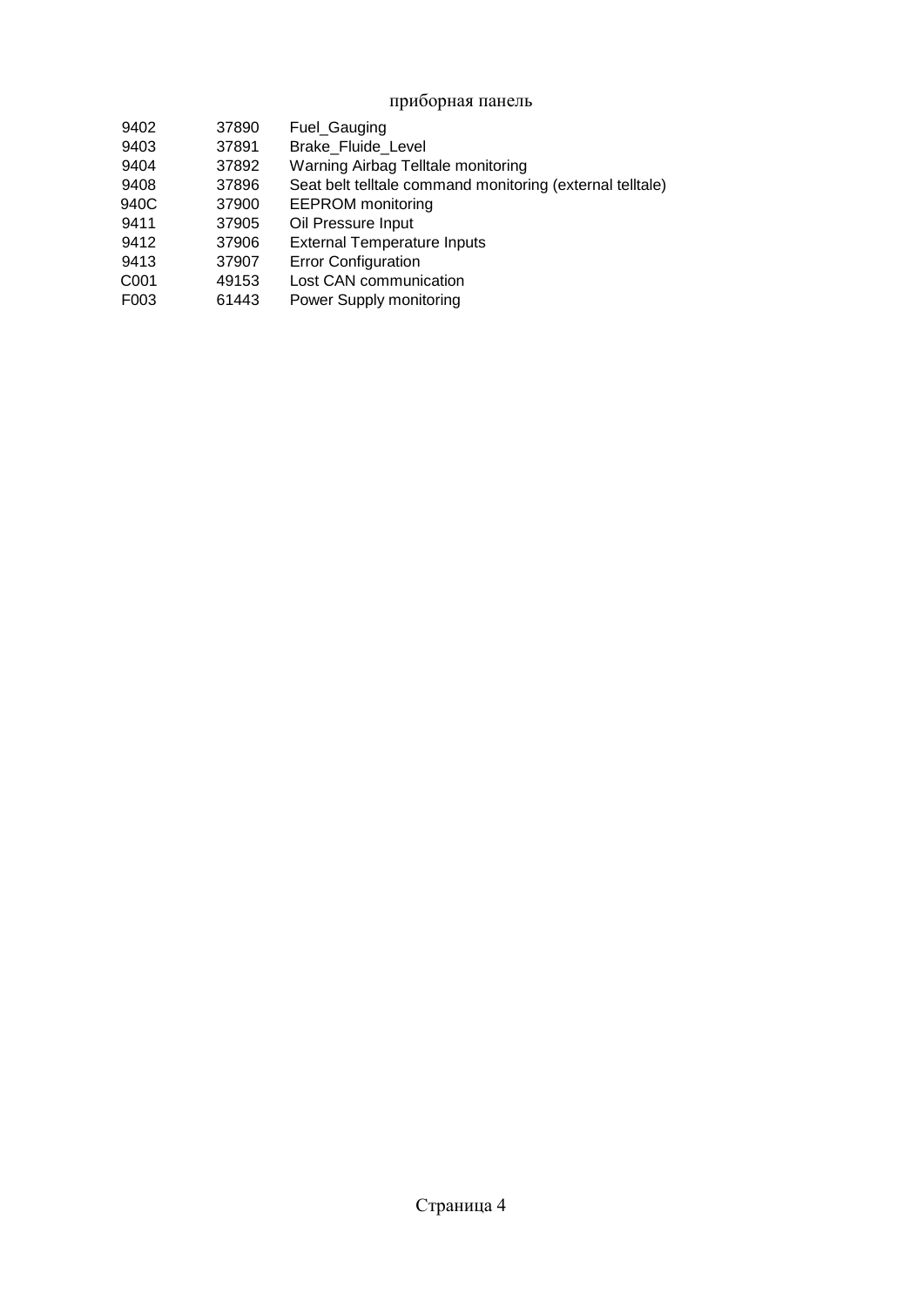# АКПП

| 218              | 536   | <b>GB Overheating</b>                             |
|------------------|-------|---------------------------------------------------|
| 571              | 1393  | Brake pedal coherency                             |
| 603              | 1539  | E2PROM                                            |
| 604              | 1540  | <b>RAM</b>                                        |
| 605              | 1541  | Checksum                                          |
| 615              | 1557  | Clim/Key-lock Fault                               |
| 641              | 1601  | Sensors Feed                                      |
| 657              | 1623  | <b>SSV Supply Fault</b>                           |
| 705              | 1797  | MFS: prohibited position                          |
| 706              | 1798  | MFS: intermediate position                        |
| 709              | 1801  | MFS: affected by interference                     |
| 710              | 1808  | Oil temperature sensor                            |
| 715              | 1813  | Turbine speed fault                               |
| 720              | 1824  | Vehicle speed sensor                              |
| 730              | 1840  | Cylinder slip                                     |
| 740              | 1856  | Lock-up                                           |
| 753              | 1875  | SSV1 failure                                      |
| 758              | 1880  | SSV2 failure                                      |
| 763              | 1891  | SSV3 failure                                      |
| 768              | 1896  | SSV4 failure                                      |
| 773              | 1907  | SSV5 failure                                      |
| 775              | 1909  | MSV failure                                       |
| 795              | 1941  | <b>LUSV</b> failure                               |
| 814              | 2068  | Display failure                                   |
| 819              | 2073  | Flick-shift contacts fault                        |
| 826              | 2086  | Steering wheel gearswitch contacts                |
| 840              | 2112  | Pressure sensor                                   |
| 841              | 2113  | Line pressure failure                             |
| 850              | 2128  | P/N contact failure                               |
| 851              | 2129  | P contact failure                                 |
| 894              | 2196  | Receiver slipping                                 |
| 170D             | 5901  | Air to oil fan                                    |
| 1928             | 6440  | Shift lock failure                                |
| 2709             | 9993  | SSV6 failure                                      |
| 2753             | 10067 | <b>FCSE</b> failure                               |
| 2805             | 10245 | S2 S3 MFS failure                                 |
| C001             | 49153 | <b>CAN</b> transmission                           |
| C100             | 49408 | Link to engine management system computer         |
| C121             | 49441 | Lost communication with ABS control module        |
| C140             | 49472 | Lost communication with BCM                       |
| C155             | 49493 | Lost communication with IPC                       |
| D <sub>100</sub> | 53504 | Coolant temperature not sent by engine management |
| D11F             | 53535 | Engine speed not sent by engine management        |
| D <sub>120</sub> | 53536 | Expected torque not sent by engine management     |
| D121             | 53537 | Raw pedal position not sent by engine management  |
| D122             | 53538 | Actual torque not sent by engine management       |
| D123             | 53539 | CAN torque setting state                          |
| D126             | 53542 | Torque request acknowledgement fault              |
| D12B             | 53547 | Torque without GB reduction                       |
| D12C             | 53548 | Min instantaneous torque not sent by ECM          |
| D12D             | 53549 | Max instantaneous torque not sent by ECM          |
| D12F             | 53551 | Driver request not sent by engine management      |
| D <sub>200</sub> | 53760 | Vehicle speed not sent by ABS                     |
| D220             | 53792 | Front Right wheel speed not sent by ABS           |
| D221             | 53793 | Front Left wheel speed not sent by ABS            |
|                  |       |                                                   |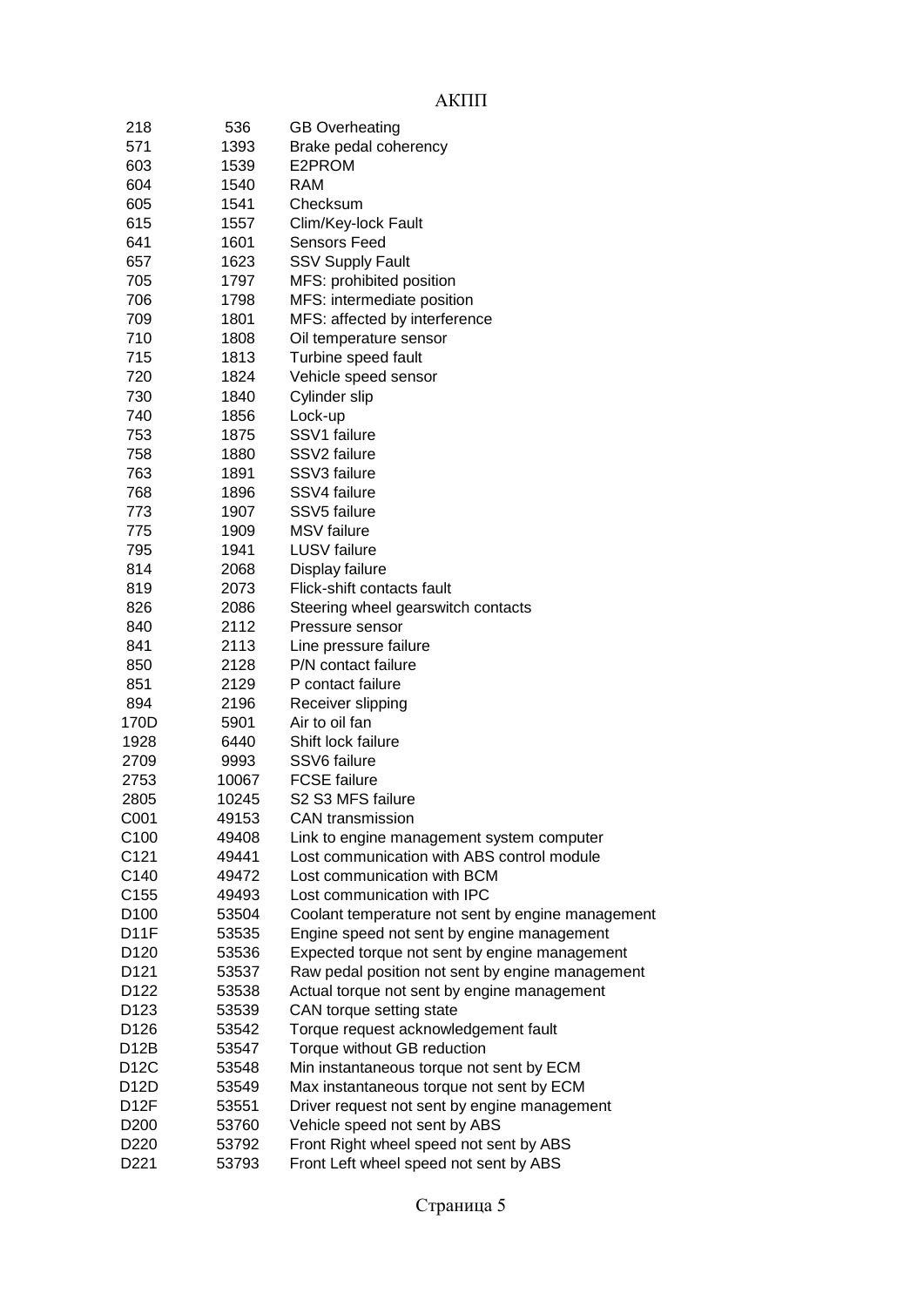# АКПП

| D <sub>225</sub> | 53797 | Rear Right wheel speed not sent by ABS |
|------------------|-------|----------------------------------------|
| D226             | 53798 | Rear Left wheel speed not sent by ABS  |
| D403             | 54275 | <b>BCM</b> brake fault                 |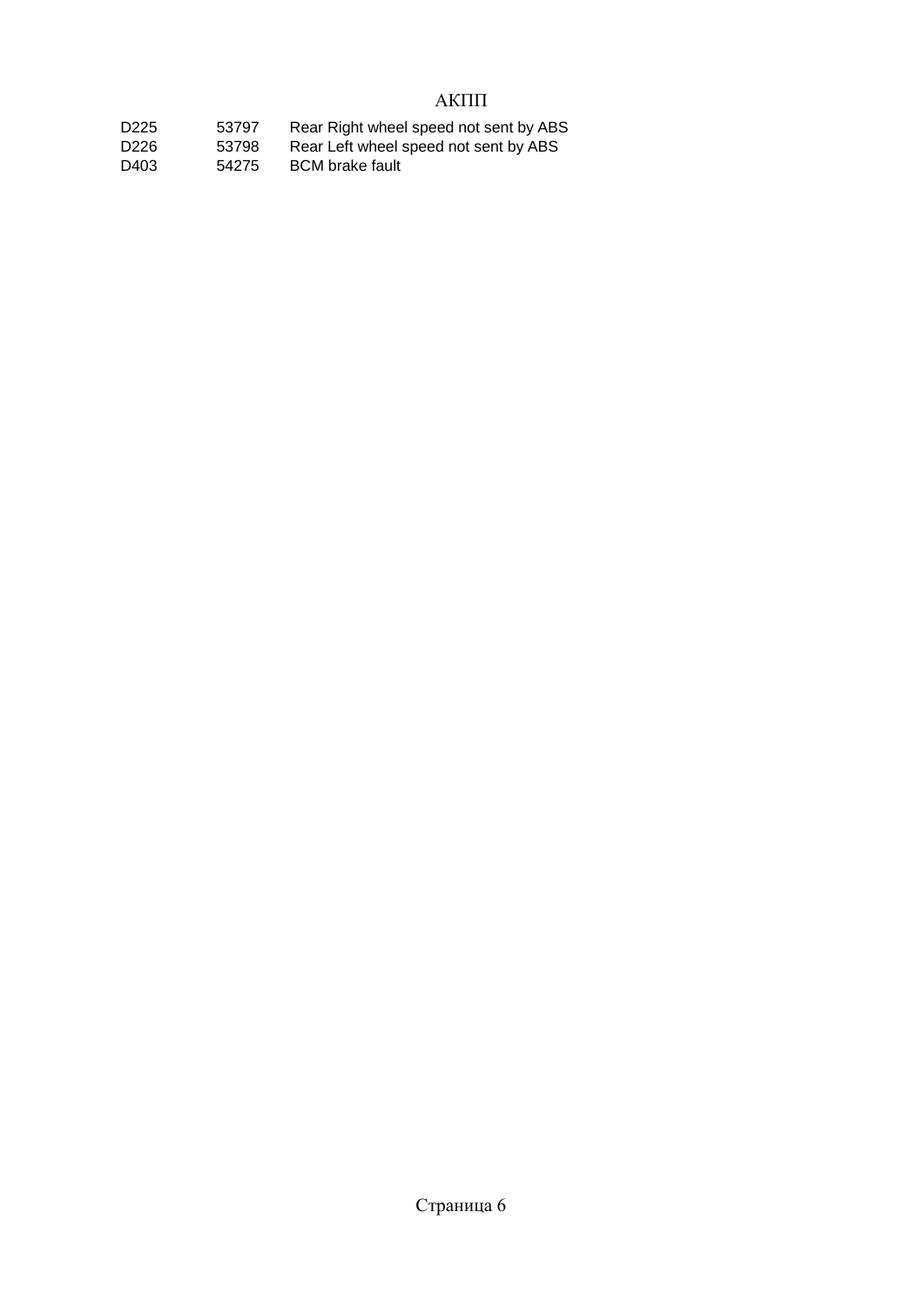Защита и коммуникация

| 9200 | 37376 | LEVELLING PWR SSR          |
|------|-------|----------------------------|
| 9201 | 37377 | LEVELLING FT SSR           |
| 9202 | 37378 | LEVELLING RR SSR           |
| 9203 | 37379 | LIN AMBIANT                |
| 9207 | 37383 | LVL ANALOG CMD             |
| 920E | 37390 | <b>ECU EMM</b>             |
| 9210 | 37392 | LEVELLING_MAN_SWITCH       |
| 9212 | 37394 | LEFT LOW BEAM              |
| 9213 | 37395 | RIGHT LOW BEAM             |
| 9214 | 37396 | POSTION LIGHT LH           |
| 9218 | 37400 | HIGH BEAM LEFT             |
| 9219 | 37401 | HIGH_BEAM_RIGHT            |
| 921A | 37402 | LIGHT_FRONT_LEFT_FOG       |
| 921D | 37405 | PWR WIPER                  |
| 9221 | 37409 | LIN RLS                    |
| 9227 | 37415 | CAN <sub>1</sub>           |
| 9231 | 37425 | <b>RIGHT DTRL</b>          |
| 9236 | 37430 | RAIN LIGHT SENSOR          |
| 9238 | 37432 | <b>WIPER MOTOR</b>         |
| 9241 | 37441 | LEFT DTRL                  |
| 9256 | 37462 | LIGHT FRONT RIGHT FOG      |
| 9257 | 37463 | POSTION LIGHT RIGHT        |
| 9270 | 37488 | <b>COMBI SWITCH</b>        |
| 9271 | 37489 | REAR FOG LAMP              |
| 9274 | 37492 | <b>BACK LIT REAR PLATE</b> |
| 9275 | 37493 | LOAD_SPARE_4               |
| 9281 | 37505 | BATT1_VOLTAGE_SENSE        |
| 9282 | 37506 | BATT2_VOLTAGE_SENSE        |
| 9283 | 37507 | BATT3_VOLTAGE_SENSE        |
| 9284 | 37508 | BATT4_VOLTAGE_SENSE        |
| 9286 | 37510 | LEFT LED LOW BEAM          |
| 9287 | 37511 | RIGHT LED LOW BEAM         |
| 92A0 | 37536 | LCM <sub>01</sub>          |
| 92A1 | 37537 | LCM02                      |
| 92A2 | 37538 | LCM <sub>03</sub>          |
| 92A3 | 37539 | LCM <sub>04</sub>          |
| 92A4 | 37540 | LCM05                      |
| 92A5 | 37541 | LCM06                      |
| 92A6 | 37542 | LCM07                      |
| 92A7 | 37543 | LCM08                      |
| 92A8 | 37544 | LCM09                      |
| 92A9 | 37545 | LCM10                      |
| 92B0 | 37552 | LCM11                      |
| 92B1 | 37553 | LCM12                      |
| 92DB | 37595 | LEVELLING_INIT_FAILED      |
|      |       |                            |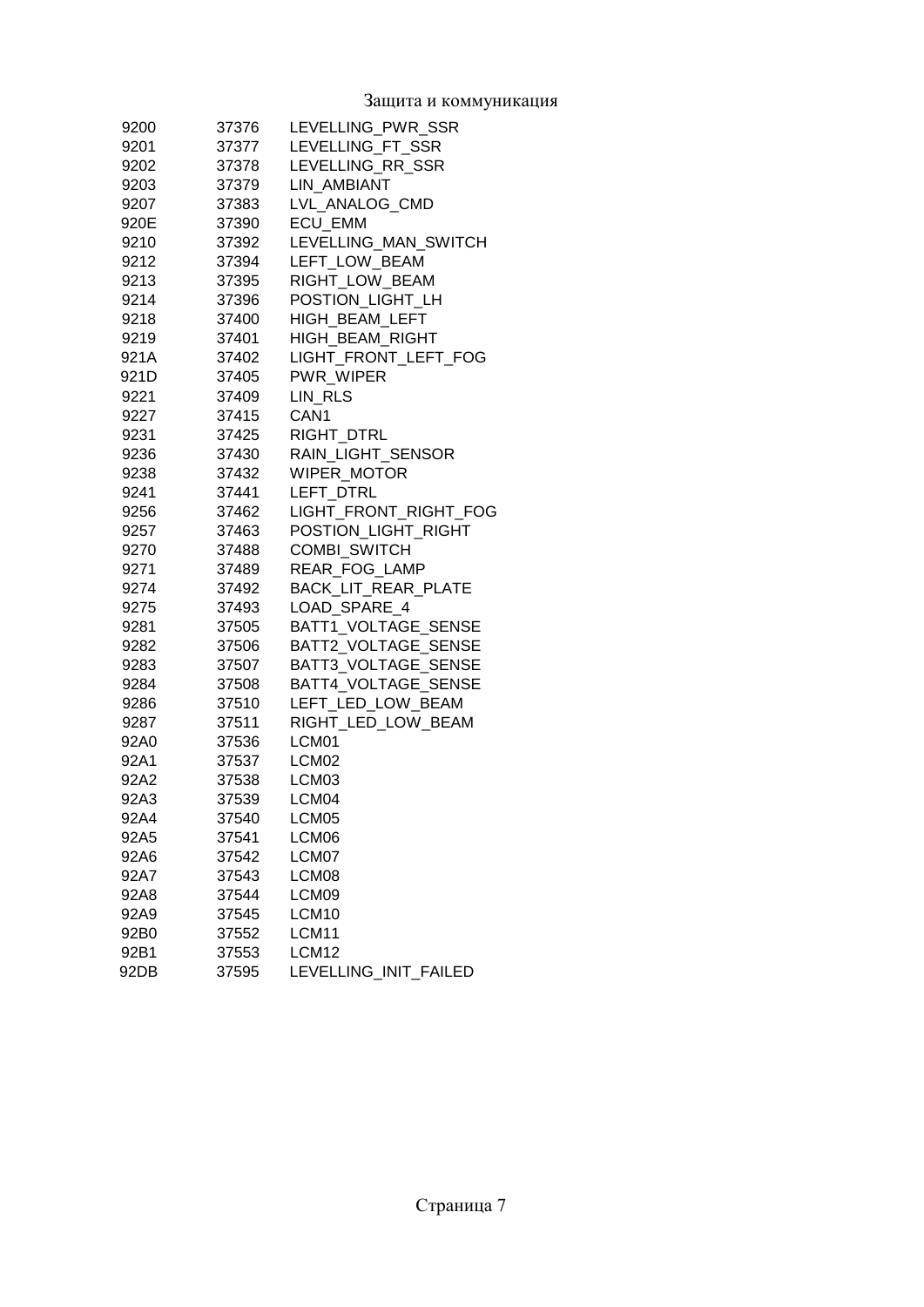| 1          | 1          | <b>Fuel Volume Regulator Control Actuator</b>                                    |
|------------|------------|----------------------------------------------------------------------------------|
| 2          | 2          | <b>Fuel Volume Regulator Control Regulation Function</b>                         |
| 5          | 5          | Fuel Rail Over Pressure Valve                                                    |
| 10         | 16         | Intake Camshaft Variable Valve Timing Solenoid Valve                             |
| 11         | 17         | Intake Camshaft Variable Valve Timing Control Function                           |
| 13         | 19         | <b>Exhaust Camshaft Variable Valve Timing Control Function</b>                   |
| 14         | 20         | Exhaust Camshaft Variable Valve Timing Solenoid Valve                            |
| 16         | 22         | <b>Camshaft Position - Intake Camshaft Position Correlation</b>                  |
| 17         | 23         | <b>Camshaft Position - Exhaust Camshaft Position Correlation</b>                 |
| 33         | 51         | Turbocharger ByPass Valve                                                        |
| 45         | 69         | Turbocharger/Supercharger Boost Control Solenoid Valve                           |
| 4A         | 74         | High Pressure Turbocharger Boost Control Solenoid Valve                          |
| 4B         | 75         | High Pressure Turbocharger Boost Control Solenoid Valve (Turbine side)           |
| 4C         | 76         | High Pressure Turbocharger By-Pass Offset Learning                               |
| 71         | 113        | Ambient Air Temperature Sensor Range/Performance                                 |
| 87         | 135        | Fuel Rail/System Pressure - Too Low                                              |
| 88         | 136        | Fuel Rail/System Pressure - Too High                                             |
| 89         | 137        | <b>Fuel Pressure Regulation Control Function</b>                                 |
| 90         | 144        | <b>Fuel Pressure Control Function</b>                                            |
| 94         | 148        | High Pressure Fuel Leakage (Routine Aftersale Test)                              |
| 95         | 149        | Intake Air Temperature Sensor - Upstream Air Flap                                |
| 96         | 150        | Upstream throttle air temperature sensor                                         |
| 100        | 256        | <b>Mass Air Flow Sensor</b>                                                      |
| 101        | 257        | <b>Mass Air Flow Function</b>                                                    |
| 105        | 261        | Manifold Absolute Pressure Sensor                                                |
| 106        | 262        | <b>Manifold Absolute Pressure Function</b>                                       |
| 110        | 272        | Intake Air Temperature Sensor                                                    |
| 115        | 277        | <b>Engine Coolant Temperature Sensor</b>                                         |
| 120        | 288        | Intake Throttle Position Sensor                                                  |
| 125        | 293        | Insufficient Coolant Temperature for Closed Loop Fuel Control                    |
| 128        | 296        | Coolant Thermostat (Coolant Temperature Below Thermostat Regulating Temperature) |
| 12A        | 298        | Turbocharger/Supercharger Inlet Pressure Sensor                                  |
| 12B        | 299        | Turbocharger/Supercharger Inlet Pressure Function                                |
| 130        | 304        | O2 Sensor - Upstream                                                             |
| 133        | 307        | O2 Sensor Circuit Slow Response                                                  |
| 135        | 309        | O2 Sensor Heater - Upstream                                                      |
| 136        | 310        | O2 Sensor - Downstream                                                           |
| 139        | 313        | O2 Sensor Circuit Response                                                       |
| 140        | 320<br>321 | O2 Sensor Circuit Activity                                                       |
| 141<br>170 | 368        | O2 Sensor Heater - Downstream<br><b>Fuel Trim</b>                                |
| 180        | 384        | <b>Fuel Temperature Sensor</b>                                                   |
| 184        | 388        | <b>Gaz Temperature Function</b>                                                  |
| 185        | 389        | <b>Gaz Temperature Sensor</b>                                                    |
| 18A        | 394        | <b>Gaz Pressure Sensor</b>                                                       |
| 18C        | 396        | Low Pressure Fuel Sensor                                                         |
| 190        | 400        | <b>Fuel Rail Pressure Sensor</b>                                                 |
| 195        | 405        | Engine Oil Temperature Sensor                                                    |
| 200        | 512        | <b>Injectors Circuit</b>                                                         |
| 201        | 513        | Injector Circuit - Cylinder 1                                                    |
| 202        | 514        | Injector Circuit - Cylinder 2                                                    |
| 203        | 515        | Injector Circuit - Cylinder 3                                                    |
| 204        | 516        | Injector Circuit - Cylinder 4                                                    |
| 216        | 534        | <b>Injection Mode</b>                                                            |
| 217        | 535        | <b>Engine Coolant Temperature</b>                                                |
|            |            |                                                                                  |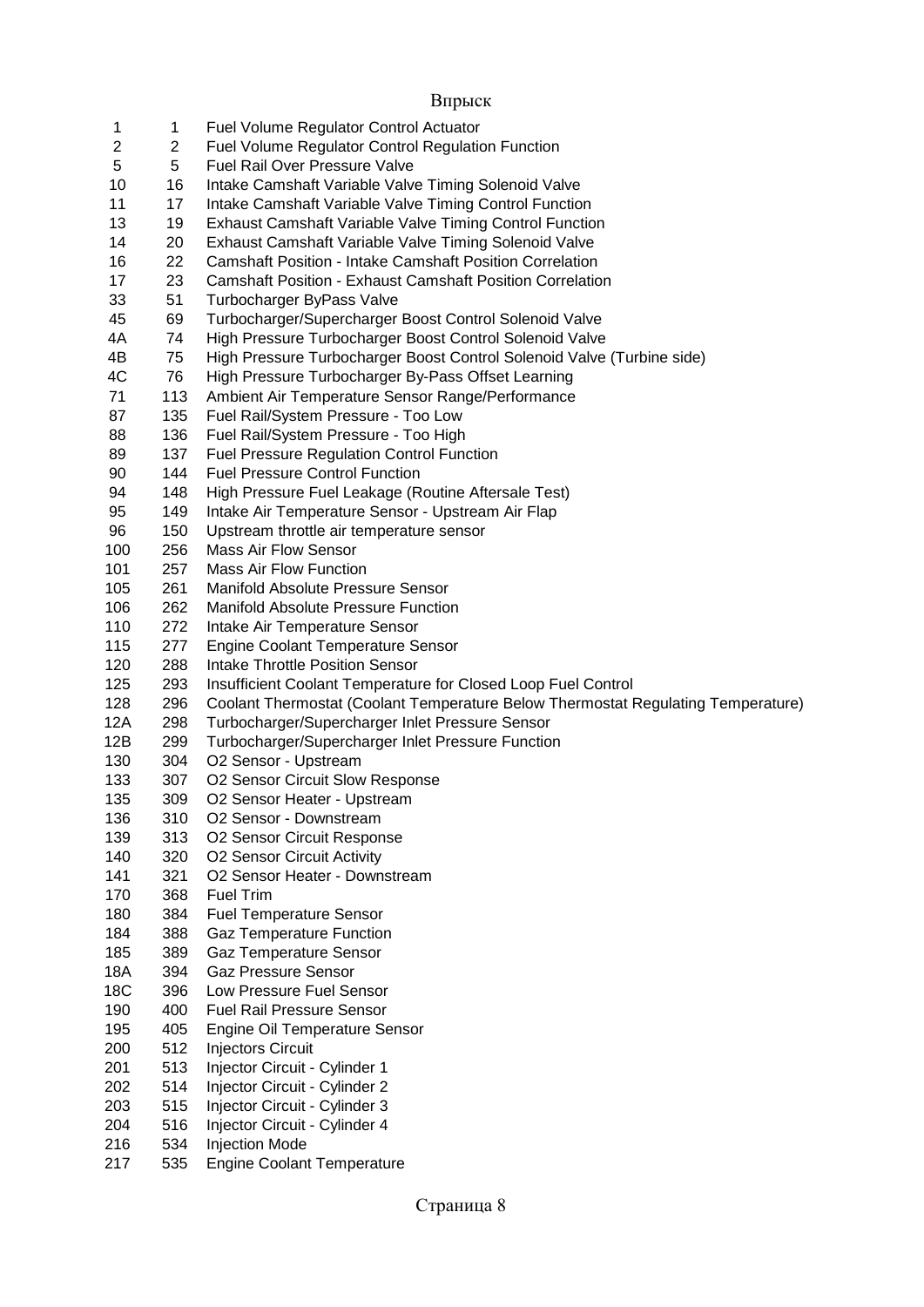| 219 | 537  | Engine over-revving                                                  |
|-----|------|----------------------------------------------------------------------|
| 220 | 544  | Intake Throttle Position Sensor - Track 2                            |
| 225 | 549  | <b>Accelerator Pedal Position Sensor - Track 1</b>                   |
| 226 | 550  | <b>Accelerator Pedal Position Sensor</b>                             |
| 23A | 570  | <b>Turbocharger Coolant Pump Control</b>                             |
| 243 | 579  | Turbocharger Wastegate Solenoid                                      |
| 25A | 602  | Fuel Pump Module Control Circuit                                     |
| 25B | 603  | <b>Fuel Pump Module Control Circuit</b>                              |
| 263 | 611  | <b>Cylinder 1 Contribution/Balance</b>                               |
| 266 | 614  | <b>Cylinder 2 Contribution/Balance</b>                               |
| 269 | 617  | <b>Cylinder 3 Contribution/Balance</b>                               |
| 272 | 626  | <b>Cylinder 4 Contribution/Balance</b>                               |
| 300 | 768  | Random/Multiple Cylinder Misfire Detected                            |
| 301 | 769  | <b>Cylinder 1 Misfire Detected</b>                                   |
| 302 | 770  | <b>Cylinder 2 Misfire Detected</b>                                   |
| 303 | 771  | <b>Cylinder 3 Misfire Detected</b>                                   |
| 304 | 772  | <b>Cylinder 4 Misfire Detected</b>                                   |
| 313 | 787  | Misfire Detected with Low Fuel                                       |
| 314 | 788  | Single Cylinder Misfire (Cylinder not Specified)                     |
| 315 | 789  | <b>Crankshaft Position System Variation Not Learned</b>              |
| 325 | 805  | <b>Knock Sensor</b>                                                  |
| 335 | 821  | <b>Crankshaft Position Sensor</b>                                    |
| 340 | 832  | <b>Intake Camshaft Position Sensor</b>                               |
| 351 | 849  | Ignition Coil 1 or Ignition Coil - Cylinder 1 and 4                  |
| 352 | 850  | Ignition Coil 2 or Ignition Coil - Cylinder 2 and 3_                 |
| 353 | 851  | Ignition Coil 3 or Ignition Coil - Cylinder 2 and 4                  |
| 354 | 852  | Ignition Coil 4 or Ignition Coil - Cylinder 1 and 4                  |
| 365 | 869  | <b>Exhaust Camshaft Position Sensor</b>                              |
| 380 | 896  | <b>Glow Plug Circuit</b>                                             |
| 3DB | 987  | Cylinder pressure sensor                                             |
| 400 | 1024 | <b>Exhaust Gas Recirculation HP Flow</b>                             |
| 402 | 1026 | <b>Exhaust Gas Recirculation Flow Excessive Detected</b>             |
| 403 | 1027 | Exhaust Gas Recirculation Valve Control - H Bridge                   |
| 409 |      | 1033 Exhaust Gas Recirculation Valve Position Sensor                 |
| 40A | 1034 | Exhaust Gas Recirculation Temperature Sensor - Downstream Cooler     |
| 420 | 1056 | <b>Catalyst System</b>                                               |
| 421 |      | 1057 Warm Up Catalyst Efficiency                                     |
| 440 | 1088 | <b>Evaporative Emission System</b>                                   |
| 443 | 1091 | Canister Purge Valve                                                 |
| 449 | 1097 | <b>Evaporative Emission System Vent Valve</b>                        |
| 456 | 1110 | Evaporative Emission System Leak Detected ("0.020") with EONV method |
| 457 | 1111 | Fuel Cap                                                             |
| 461 | 1121 | <b>Fuel Level Sensor</b>                                             |
| 470 | 1136 | Exhaust Gas Pressure Sensor - Upstream Turbine                       |
| 471 | 1137 | <b>Exhaust Gas Pressure Control Function</b>                         |
| 47A | 1146 | Exhaust Gas Pressure Sensor - Upstream Particulate Filter            |
| 47B | 1147 | Exhaust Gas Pressure Function - Upstream Particullate Filter         |
| 480 | 1152 | Fan 1 Control Relay                                                  |
| 481 | 1153 | Fan 2 Control Relay                                                  |
| 487 | 1159 | <b>Exhaust Gas Recirculation Valve Offset Learning</b>               |
| 488 | 1160 | <b>Exhaust Gas Recirculation Valve Control Function</b>              |
| 49A | 1178 | <b>Exhaust Gas Recirculation LP Flow</b>                             |
| 49B | 1179 | <b>Exhaust Gas Recirculation Flow</b>                                |
| 500 | 1280 | Vehicle Speed Sensor                                                 |
| 504 | 1284 | <b>Brake Pedal</b>                                                   |
|     |      |                                                                      |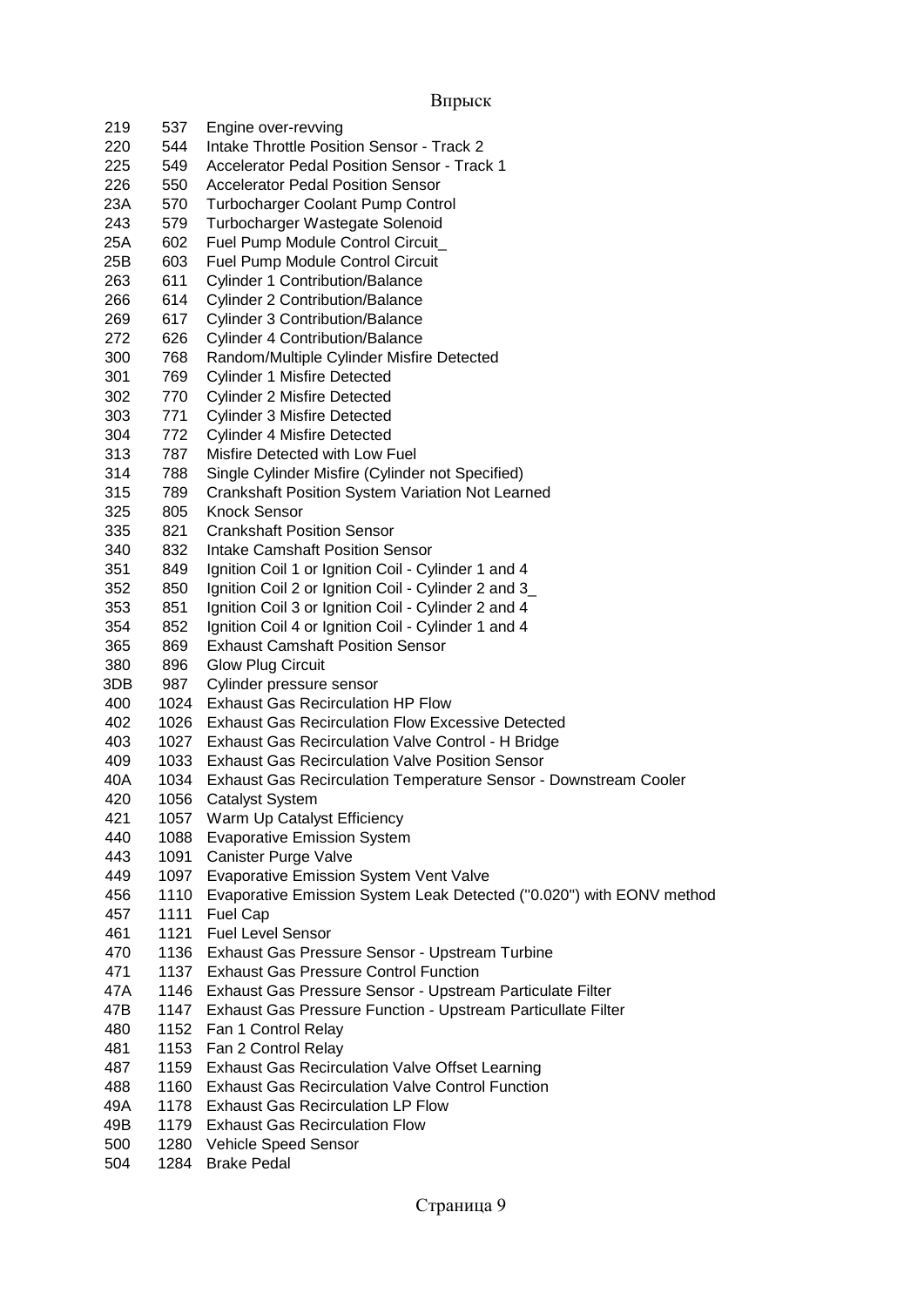| 506              |      | 1286 Idle Speed Control                                              |
|------------------|------|----------------------------------------------------------------------|
| 520              |      | 1312 Engine Oil Pressure sensor                                      |
| 521              | 1313 | Oil pressure switch                                                  |
| 524              |      | 1316 Engine Oil Circuit Pressure                                     |
| 525              | 1317 | Cruise Control Servo Control Circuit Range/Performance               |
| 530              | 1328 | A/C Refrigerant Pressure Sensor                                      |
| 53A              | 1338 | <b>Positive Crankcase Ventilation Heater Control Circuit</b>         |
| 544              | 1348 | Exhaust Gas Temperature Sensor - Upstream Turbine                    |
| 555              | 1365 | Vacuum System Control                                                |
| 560              | 1376 | <b>Battery Voltage</b>                                               |
| 564              | 1380 | Cruise Control/Speed Limiter - Paddle Control Button                 |
| 570              | 1392 | Cruise Control Accelerate Signal                                     |
| 571              | 1393 | <b>Closed Brake Sensor</b>                                           |
| 574              | 1396 | Cruise Control/Speed Limiter - Displayed Speed                       |
| 575              | 1397 | Cruise Control/Speed Limiter - Switch Button                         |
| 597              | 1431 | <b>Engine Coolant Thermostat</b>                                     |
| 5BD              | 1469 | Stop-Start Mode                                                      |
| 606              | 1542 | Engine Control Module - Processor                                    |
| 60A              | 1546 | Engine Control Module - Reset                                        |
| 60B              | 1547 | Engine Control Module - A/D Converter                                |
| 60D              | 1549 | Engine Control Module - Accelerator Pedal Control Function           |
| 60E              | 1550 | Engine Control Module - Throttle Control Driver                      |
| 60F              | 1551 | Engine Control Module - Coolant Temperature Sensor (Level 2)         |
| 618              | 1560 | Gaz Control Unit - Memory                                            |
| 61A              | 1562 | Engine Control Module - Torque Control Function                      |
| 61B              | 1563 | Engine Control Module - Estimated Torque Control Function (Level 2)  |
| 61C              | 1564 | Engine Control Module - Fuel Mass Control Function (Level 2)         |
| 61D              | 1565 | Engine Control Module - Accelerator Pedal Control Function (Level 2) |
| 61E              | 1566 | Internal Control Module Brake Signal Performance                     |
| 627              | 1575 | <b>Fuel Pump Control</b>                                             |
| 62B              | 1579 | Engine Control Module - Injector Control                             |
| 62C              | 1580 | Internal Control Module Vehicle Speed Performance                    |
| 62D              | 1581 | Injector Bank1 Driver                                                |
| 62E              | 1582 | Injector Bank2 Driver                                                |
| 638              | 1592 | Intake Throttle Actuator Control Function                            |
| 641              | 1601 | Power Supply 1                                                       |
| 645              | 1605 | A/C Compressor Control Relay                                         |
| 650              | 1616 | Malfunction Indicator Lamp (MIL) Control Circuit                     |
| 651              | 1617 | Power Supply 2                                                       |
| 654              | 1620 | Engine RPM Exit From Engine Control Module                           |
| 657              | 1623 | <b>Actuators Power Relay</b>                                         |
| 667              | 1639 | Internal Temperature Sensor Engine Control Module                    |
| 685              | 1669 | Engine Control Module Power Relay                                    |
| 697              | 1687 | Power Supply 3                                                       |
| 6A3              | 1699 | Power Supply 4                                                       |
| 701              | 1793 | Engine Control Module - Detection of inconsistent TCU data           |
| 703              | 1795 | Open Brake Pedal Switch                                              |
| 806              | 2054 | <b>Clutch Contactor</b>                                              |
| 830              | 2096 | End of Clutch Pedal Move Switch                                      |
| 833              | 2099 | Begining of Clutch Pedal Move Switch                                 |
| 834              | 2100 | Very Begining of Clutch Pedal Move Switch                            |
| A <sub>1</sub> E | 2590 | <b>Starter/Generator Control Module</b>                              |
| 1010             | 4112 | Swirl Flap Control Function                                          |
| 1011             | 4113 | Swirl Flap H bridge                                                  |
| 1012             | 4114 | Swirl Flap Offset Learning                                           |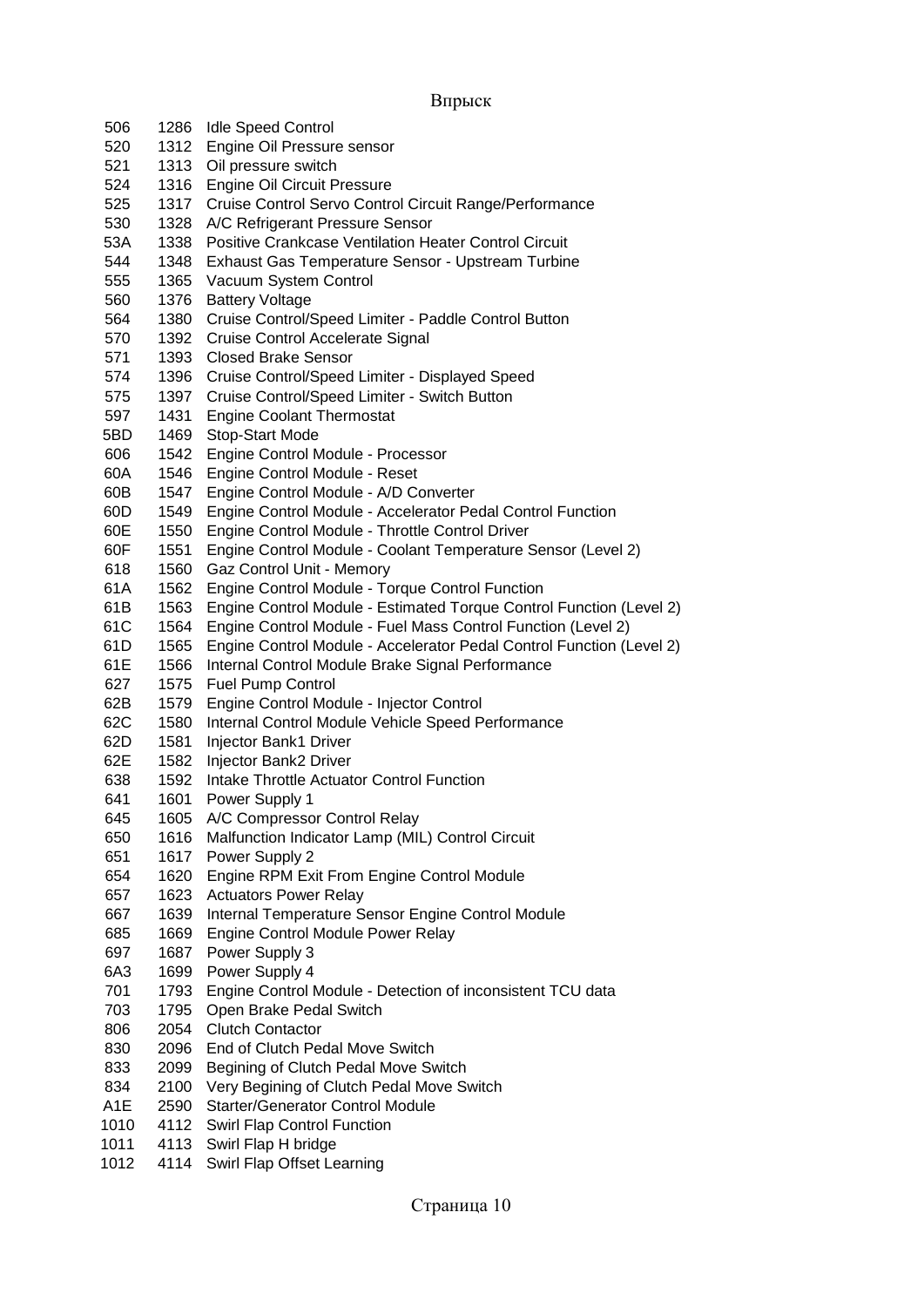```
Впрыск
```

| 1013 | 4115 | <b>Swirl Flap Position Sensor</b>                                   |
|------|------|---------------------------------------------------------------------|
| 1021 | 4129 | SCR remaining distance range                                        |
| 1022 | 4130 | Communication with DCU                                              |
| 109A | 4250 | <b>LPG Safety Relay</b>                                             |
| 10A0 | 4256 | LPG injector 1 Circuit                                              |
| 10A1 | 4257 | LPG injector 2 Circuit                                              |
| 10A2 | 4258 | LPG injector 3 Circuit                                              |
| 10A3 | 4259 | LPG injector 4 Circuit                                              |
| 10A4 | 4260 | Line to by-pass gasoline injector 1                                 |
| 10A5 | 4261 | Line to by-pass gasoline injector 2                                 |
| 10A6 | 4262 | Line to by-pass gasoline injector 3                                 |
| 10A7 | 4263 | Line to by-pass gasoline injector 4                                 |
| 10AA | 4266 | Injector Boost Voltage Control Function                             |
| 10AB | 4267 | Twin Injector 1                                                     |
| 10AC | 4268 | Twin Injector 2                                                     |
| 10AD | 4269 | Twin Injector 3                                                     |
| 10AE | 4270 | Twin Injector 4                                                     |
| 112A | 4394 | <b>Turbocharger Exhaust Pressure Control</b>                        |
| 1130 | 4400 | O2 Proportionnal Sensor - Upstream                                  |
| 1131 | 4401 | O2 Proportionnal Sensor Temperature - Upstream                      |
| 1135 | 4405 | O2 Proportionnal Sensor - Upstream                                  |
| 1136 | 4406 | O2 Proportionnal Sensor Temperature - Downstream                    |
| 1148 | 4424 | <b>Fuel Trim Control Response</b>                                   |
| 1149 | 4425 | Richness double loop Function                                       |
| 114A | 4426 | O2 Downstream Proportionnal Sensor - Analog signal                  |
| 114B | 4427 | O2 Downstream Proportionnal Sensor - Nernst cell                    |
| 114C | 4428 | O2 Downstream Proportionnal Sensor - Pumping current                |
| 114D | 4429 | O2 Downstream Proportionnal Sensor - Virtual ground                 |
| 114E | 4430 | O2 Downstream Proportionnal Sensor - Measured signal                |
| 114F | 4431 | O2 Upstream Proportionnal Sensor - Nernst cell                      |
| 1150 | 4432 | O2 Upstream Proportionnal Sensor - Pumping current                  |
| 1170 | 4464 | <b>LPG Fuel Trim Function</b>                                       |
| 1171 | 4465 | <b>LPG Fuel Adaptative Function</b>                                 |
| 1205 | 4613 | <b>Exhaust Fuel Injector Control Circuit</b>                        |
| 1221 | 4641 | Injector - Cylinder 1 and 4                                         |
| 1222 | 4642 | Injector - Cylinder 2 and 3                                         |
| 1300 | 4864 | Random/Multiple Cylinder LPG Misfire Detected                       |
| 1301 | 4865 | <b>Cylinder 1 LPG Misfire Detected</b>                              |
| 1302 | 4866 | <b>Cylinder 2 LPG Misfire Detected</b>                              |
| 1303 | 4867 | <b>Cylinder 3 LPG Misfire Detected</b>                              |
| 1304 | 4868 | <b>Cylinder 4 LPG Misfire Detected</b>                              |
| 1314 | 4884 | Single Cylinder LPG Misfire (Cylinder not Specified)                |
| 1316 | 4886 | Gasoline pump relay                                                 |
| 1318 | 4888 | <b>GPL Low Pressure Leakage</b>                                     |
| 1351 | 4945 | Ignition Coil - Cylinder 1 and 4                                    |
| 1352 | 4946 | Ignition Coil - Cylinder 2 and 3                                    |
| 1401 | 5121 | Downstream Upstream O2 Sensor Coherency                             |
| 1420 | 5152 | Catalyst System 2                                                   |
| 1425 | 5157 | Exhaust Gas Recirculation Second Cooling Water Pump Control Circuit |
| 1453 | 5203 | Diesel Particulate Filter Differential Pressure Control Function    |
| 1455 | 5205 | DPF forced regeneration switch located on the dashboard             |
| 1480 | 5248 | <b>Exhaust Air Flap Control Function</b>                            |
| 1481 | 5249 | Exhaust Air Flap H Bridge                                           |
| 1482 | 5250 | <b>Exhaust Air Flap Position Sensor</b>                             |
| 1483 | 5251 | Exhaust Air Flap Offset Learning                                    |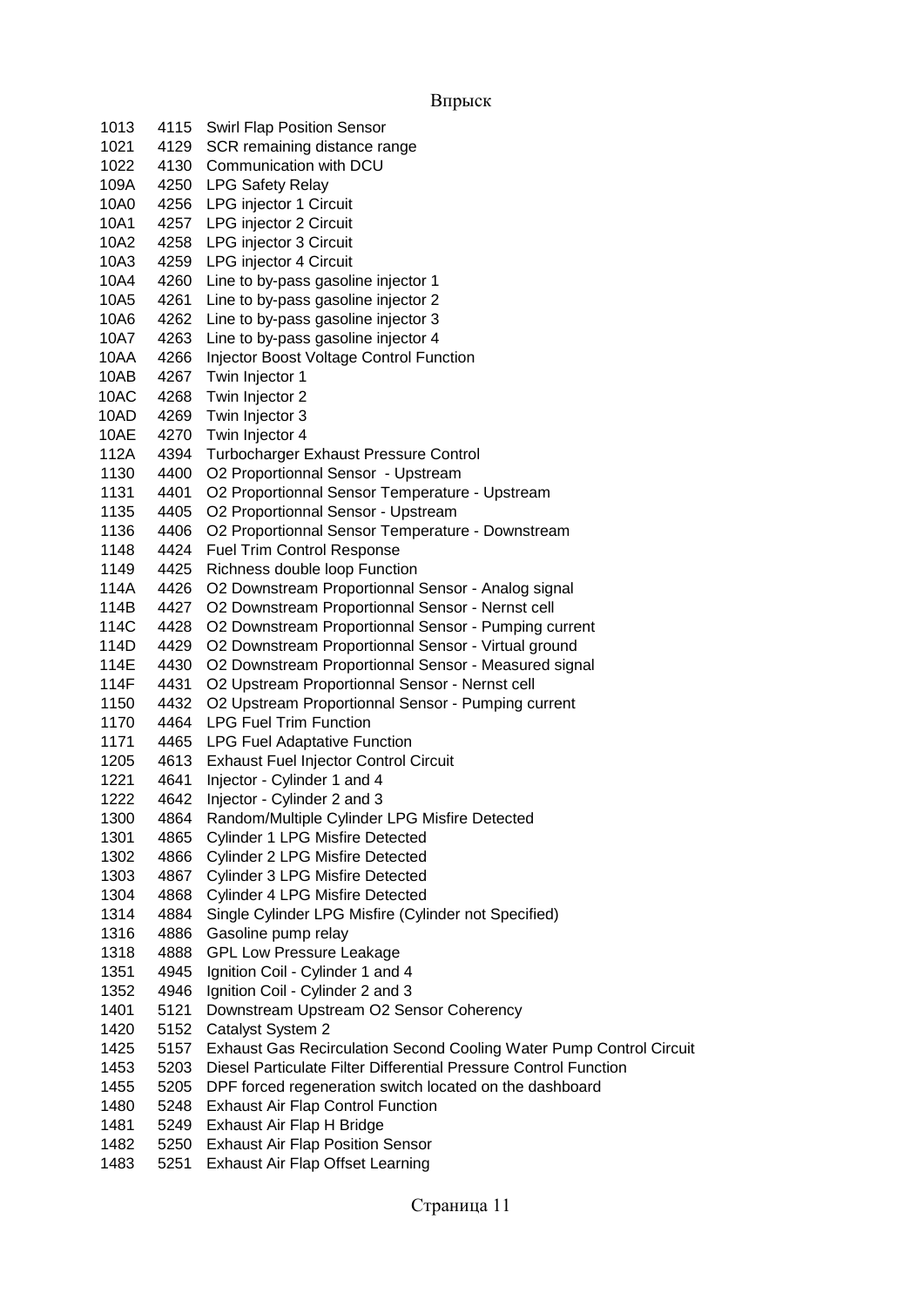5252 Low Pressure Exhaust Gas Recirculation Valve 5253 Low Pressure Exhaust Gas Recirculation Valve - H Bridge 5254 Low Pressure Exhaust Gas Recirculation Valve - Position Sensor 5255 Low Pressure Exhaust Gas Recirculation Valve - Offset Learning 5256 Low Pressure Exhaust Gas Recirculation Valve - Control Function 5257 Low Pressure Exhaust Gas Recirculation Temperature Sensor - Downstream Cooler 148A 5258 High Pressure Exhaust Gas Recirculation Valve Control Function (Intrusive Diagnostic) 148B 5259 Low Pressure Exhaust Gas Recirculation Valve Control Function (Intrusive Diagnostic)<br>148C 5260 Exhaust Air Flap Control Function (Intrusive Diagnostic) 5260 Exhaust Air Flap Control Function (Intrusive Diagnostic) 148D 5261 Intake Air Flap Control Function (Intrusive Diagnostic) 148E 5262 Turbocharger Boost Control Function (intrusive Diagnostic) 5273 Air Charge Cooler 149A 5274 By-Pass Position Sensor of HP turbocharger Turbine 149B 5275 Low Pressure Exhaust Gas Recirculation Valve Temperature sensor 5376 Air Shutters Circuit 5379 Controlled Air Vents Information (LIN) 5394 Starter 5395 ICR Relay Differential Voltage 5396 ICR Relay 5397 IS Relay 5398 HP Pump Stop and Start Function 5399 ICR Relay command 5400 DCDC command 5401 Starter command 151A 5402 DCDC high voltage converter 5412 Oil Pressure Pump pwm Command 5413 Cruise Control/Speed Limiter Deactivation 5429 Immobilizer communication 5433 Daimler Verlog 5444 Exhaust Gas Temperature Sensor - Upstream Particulate Filter 5445 Exhaust Gas Temperature Function - Upstream Particulate Filter 5446 Exhaust Gas Temperature Monitoring - Upstream Particulate Filter 5461 Vacuum Pump Circuit 5462 Vacuum Pump Relay Control 5463 Vacuum pressure sensor 5472 Oil pump solenoid valve 5488 LPG switch 5511 Longitudinal accelerometer sensor 5513 Gear box neutral contactor 158A 5514 End stroke clutch contactor 158B 5515 Double Flywheel Clutch 5640 Gaz Control Unit - Injectors Driver 160A 5642 Communication Error With Watchdog 160C 5644 Internal Engine Control Module Error 160D 5645 Internal Controle Module Error - Power Supply 5648 Gaz Control Unit - Power Supply 5664 Engine Control Module - Upstream Proportionnal O2 Sensor Control 5669 Engine Control Module - Downstream Proportionnal O2 Sensor Control 5682 Exhaust Injector Pump Control 5683 Additional Fuel Tank Solenoid Control 5697 Thermoplunger 1 Control 5698 Thermoplunger 2 Control 5699 Thermoplunger 3 Control 5700 Relay of Air Heater Passenger Compartment 1 5701 Relay of Air Heater Passenger Compartment 2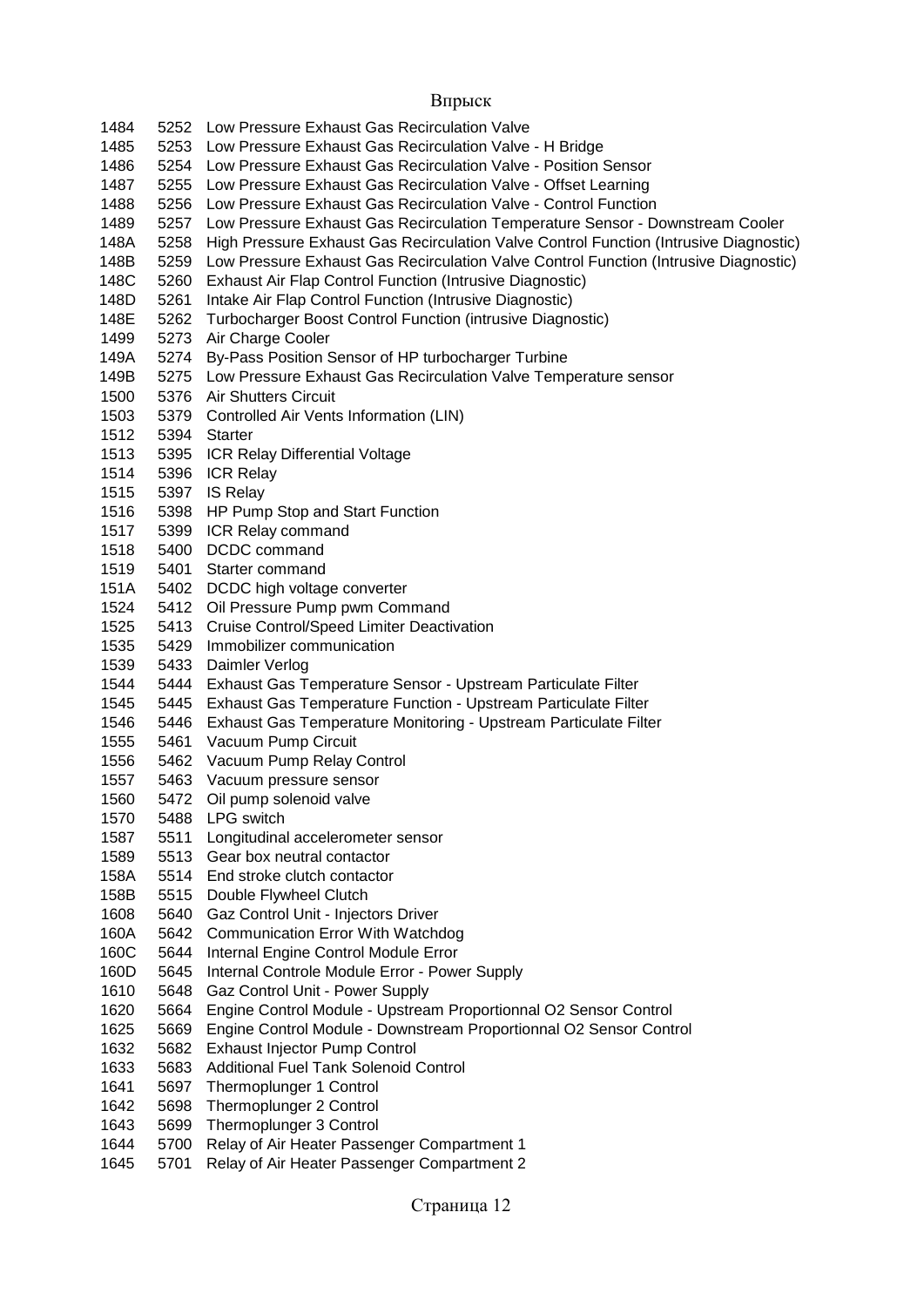5702 Relay of Air Heater Passenger Compartment 3 5712 Thermoplunger in failure (not Specified) 5713 One Thermoplunger in failure 5714 Two Thermoplunger in failure 5715 Three Thermoplunger in failure 5716 Four Thermoplunger in failure 5717 Airbag Data further to a crash 5718 Electromagnetic Torque Control 5721 Non desactivation de l' ACC 5744 Fuel consumption 5749 Engine coolant temperature (second threshold) 5750 Engine state wired ouput 5763 Battery Current Sensor 16A0 5792 Dynamic mode switch (CAN) 8192 NOx Trap System 8194 Diesel Particulate Filter System 8241 Exhaust Gas Temperature Sensor - Upstream First Catalyser 8320 Exhaust Gas Temperature Control Function - Upstream First Catalyser 8448 Intake Throttle Actuator Control - H Bridge 8473 Intake Throttle Actuator Offset Learning 8480 Accelerator Pedal Position Sensor - Track 2 8501 Throttle Correlation Between The Two Sensors 8742 Atmospheric Pressure Sensor 8743 Atmospheric Pressure Function 8771 Upstream proportional oxygen sensor - Nernst Cell Circuit 8772 Upstream proportional oxygen sensor Circuit 8803 Turbocharger Boost Control Function 8804 Water in Fuel Sensor 8805 Fuel Level Sensor\_ 8851 Gaz Pressure Regulation Control Function 2294 8852 Gaz Pressure Regulator Valve<br>22CF 8911 Turbocharger Turbine Inlet Val 8911 Turbocharger Turbine Inlet Valve H-bridge 22D2 8914 Turbocharger Turbine Inlet Control Function 22D4 8916 Turbocharger Turbine Inlet Valve Position Sensor 22D5 8917 Turbocharger Turbine Inlet Valve Offset Learning 9235 Mass Air Flow Control Function 9236 Torque Trim Control Function - Based on O2 Sensor 9253 Exhaust Gas Recirculation First Cooling Water Pump Control Circuit 242A 9258 Exhaust Gas Temperature Sensor - Upstream 2nd catalyser 9298 Particulate Filter Differential Pressure Sensor 9303 Exhaust Gas Recirculation Cooling Control Function 9304 Particulate Filter Regeneration Mode 9305 Particulate Filter Regeneration 245A 9306 Exhaust Gas Recirculation Cooler Bypass 24A7 9383 First Exhaust Gas Recirculation Coolant Pump 24A8 9384 Second Exhaust Gas Recirculation Coolant Pump 9474 Charging System Voltage Circuit 9475 Charging System Voltage Low Voltage 9476 Charging System Voltage 9477 Wired load alternator output 250A 9482 Oil level sensor 9509 Differential Tank Pressure Sensor 9510 Mastervac pressure switch 9511 Vacuum Reservoir Pressure Sensor Circuit

253F 9535 Engine Oil Deteriorated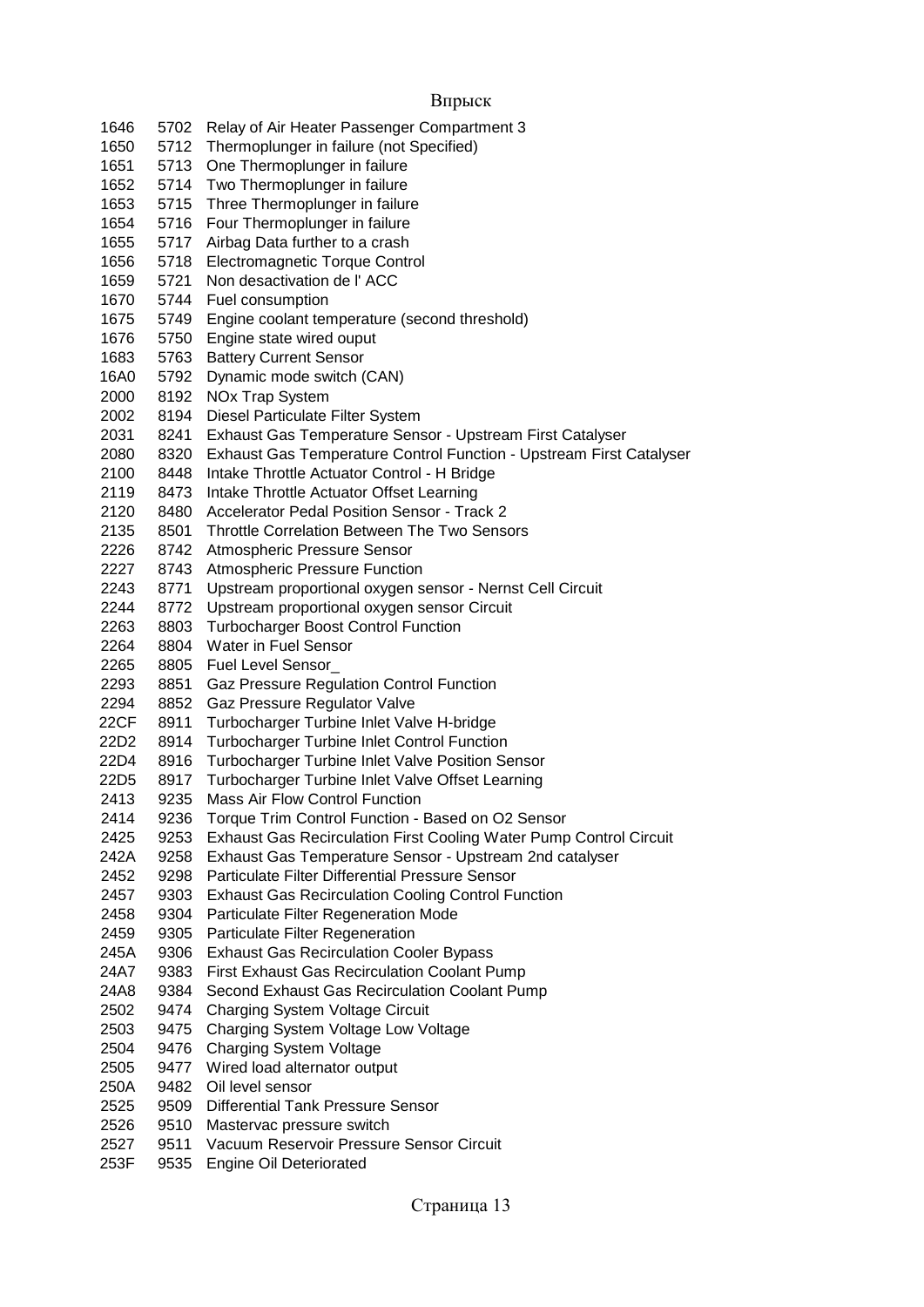Впрыск 2626 9766 O2 proportional Sensor Pumping Current 2632 9778 Second fuel Pump Control for additional fuel tank 2666 9830 LPG Tank Solenoide Valve 2678 9848 Coolant Degassing Valve 2681 9857 Coolant Flow Valve 2687 9863 Fuel heater 2688 9864 Fuel Supply Heater Control Circuit 2A06 10758 O2 Sensor Negative Voltage 3032 12338 Diesel Particulate Filter Temperature Sensor Correlation 3080 12416 Exhaust Gas Temperature Sensor Circuit - Bank 1 Sensor 5 9261 37473 Driver\u2019s seat sensor 9900 39168 DCDC input circuit 1 9901 39169 DCDC input circuit 2 9902 39170 DCDC output circuit 1 9903 39171 DCDC output circuit 2 9904 39172 DCDC internal 9C32 39986 Airbag Crash Info C019 49177 LIN bus off C101 49409 Lost Communication with Transmission Control Module C104 49412 Lost Communication With Cruise Control Module C108 49416 Lost Communication With Alternative Fuel Control Module C109 49417 Lost Communication With Fuel Pump Control Module C111 49425 Lost Communication With Battery Energy from LIN C112 49426 Lost Communication With Battery Current Sensor from LIN C120 49440 Lost Communication With Stop and Start Control module C121 49441 Lost Communication With Anti-Lock Brake System (ABS) Control Module C235 49717 Cruise Control Front Distance Range Sensor Frame C250 49744 Airbag messages received on the CAN C298 49816 Communication With DCDC C299 49817 Communication With DC to DC Converter Control Module A C305 49925 Software Incompatibility with Cruise Control Module C315 49941 Vehicle Speed C402 50178 Invalid Data Received From Transmission Control Module C415 50197 Invalid Data Received From Anti-Lock Brake System Control Module

- C551 50513 Crash Signal
- F00A 61450 Ignition Switch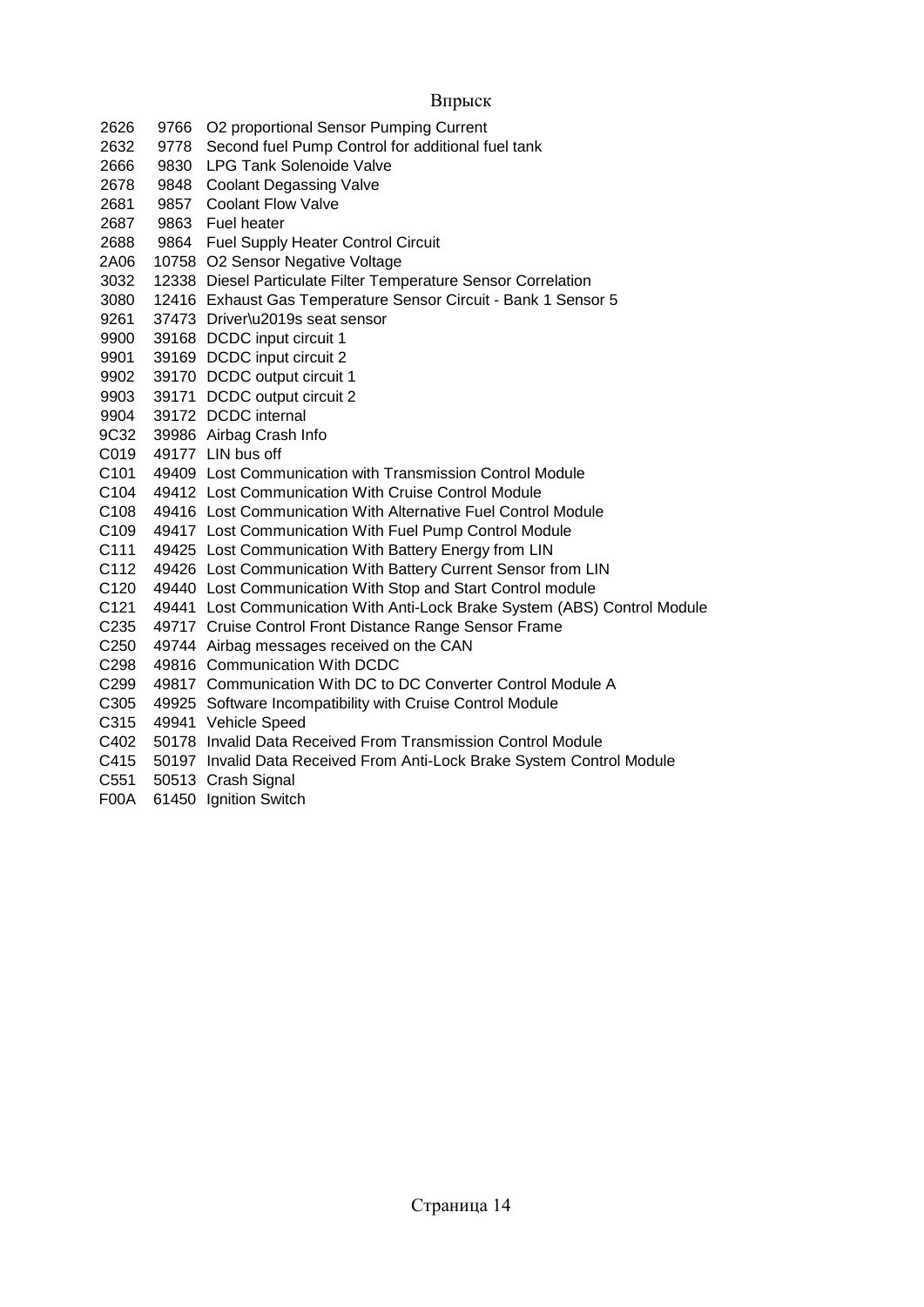### Полный привод

| 4031             | 16433 | WheelSpeedFL             |
|------------------|-------|--------------------------|
| 4034             | 16436 | WheelSpeedFR             |
| 4037             | 16439 | WheelSpeedRL             |
| 403A             | 16442 | WheelSpeedRR             |
| 5C <sub>00</sub> | 23552 | ECUInternal              |
| 5C <sub>10</sub> | 23568 | Actuator                 |
| 5C <sub>20</sub> | 23584 | Switch                   |
| 5C3B             | 23611 | PermanentSlipDetected    |
| 5C50             | 23632 | IS-TorqueAcknowledgement |
| F003             | 61443 | <b>BatteryVoltage</b>    |
|                  |       |                          |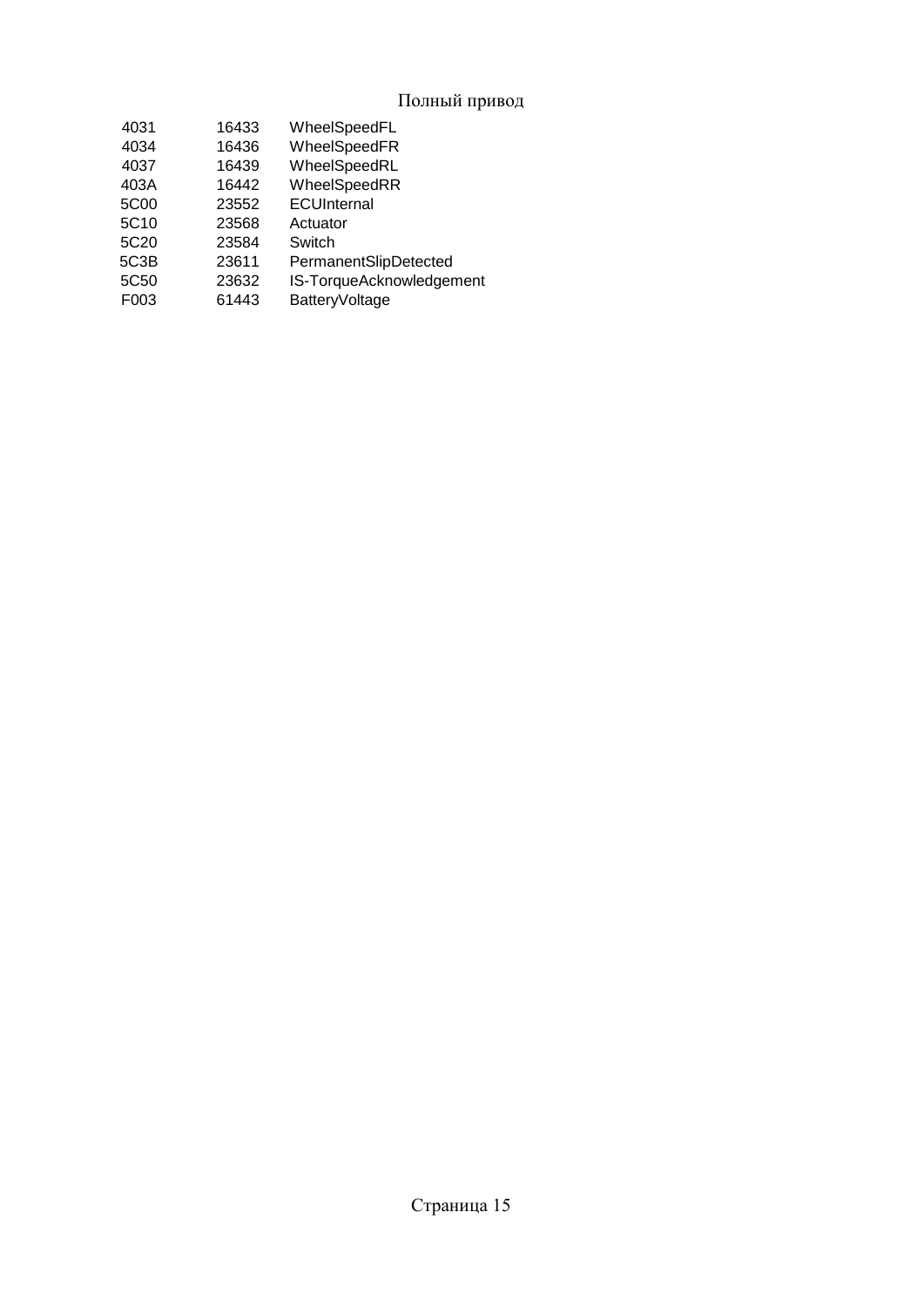Усилитель руля

| 5068              | 20584 | <b>HEPS Fault - Software</b>                       |
|-------------------|-------|----------------------------------------------------|
| 5602              | 22018 | No tuning set                                      |
| 5606              | 22022 | <b>HEPS fault - Motor</b>                          |
| 5607              | 22023 | <b>HEPS fault - NVM</b>                            |
| 5608              | 22024 | <b>HEPS fault - ECU</b>                            |
| 5614              | 22036 | <b>HEPS Thermal protection</b>                     |
| C <sub>100</sub>  | 49408 | CAN Lost Communication with Engine Control Module  |
| C <sub>129</sub>  | 49449 | CAN Lost Communication with Brake Control Module   |
| C <sub>140</sub>  | 49472 | CAN Lost Communication with Body Control Module    |
| C418              | 50200 | CAN Invalid Data Received from Brake Control Modul |
| C422              | 50210 | CAN Invalid Data Received from Body Control Module |
| D <sub>0</sub> 00 | 53248 | <b>CAN Bus fault</b>                               |
| D <sub>200</sub>  | 53760 | <b>CAN Vehicle Speed fault</b>                     |
| D22A              | 53802 | <b>CAN Engine Status fault</b>                     |
| D22B              | 53803 | <b>CAN Steering Wheel Speed fault</b>              |
| D22C              | 53804 | <b>CAN Steering Wheel Angle fault</b>              |
| F003              | 61443 | Battery voltage                                    |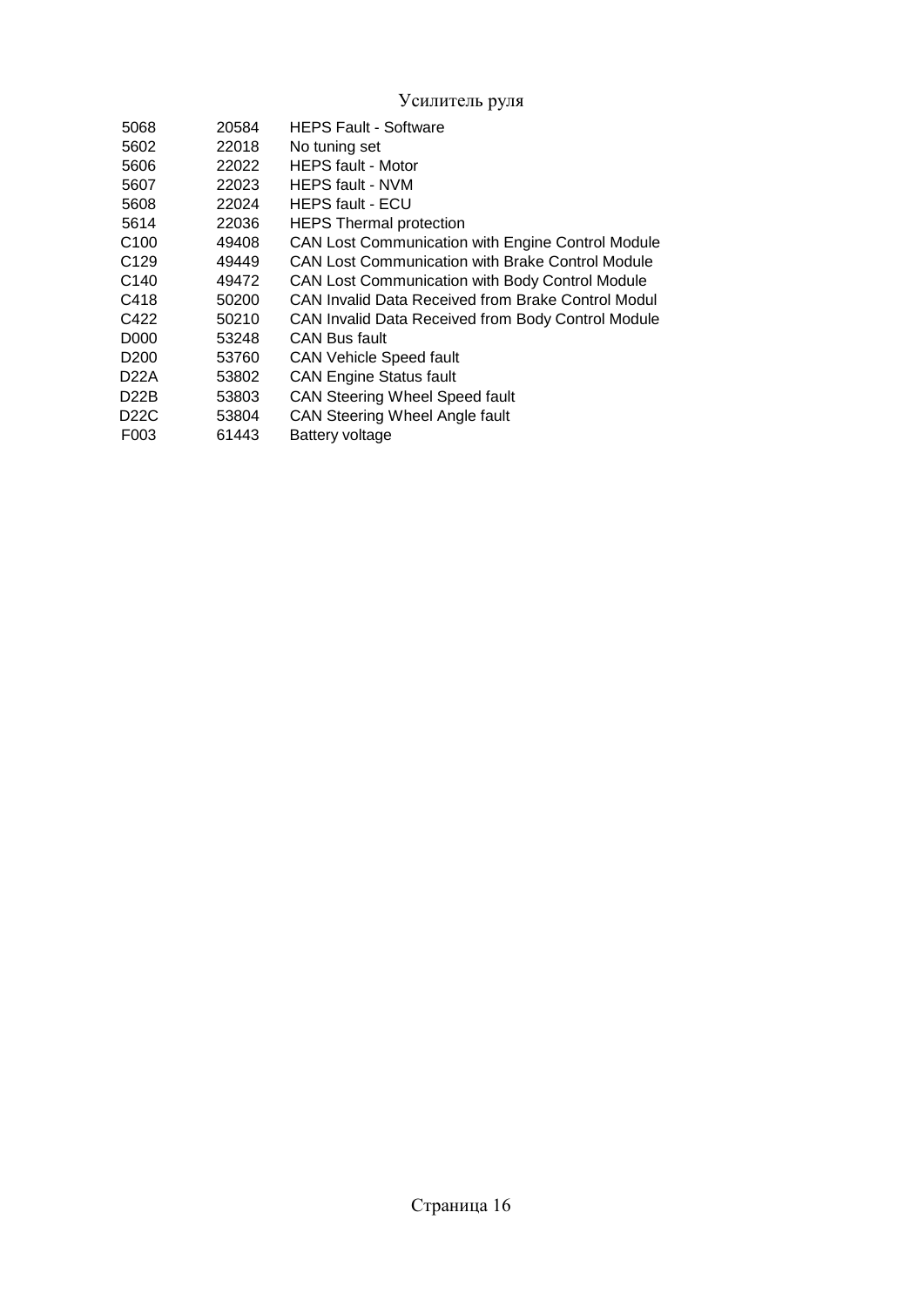# Радио

| 9303 | 37635 | DR antenna with amplifier (phantom supply)    |
|------|-------|-----------------------------------------------|
| 930B | 37643 | Rear Right Loudspeaker                        |
| 930D | 37645 | <b>Front Right Loudspeaker</b>                |
| 930F | 37647 | Front Left Loudspeaker                        |
| 9311 | 37649 | Rear Left Loudspeaker                         |
| 9315 | 37653 | AM/FM antenna with amplifier (phantom supply) |
| 9324 | 37668 | GPS antenna with amplifier (phantom supply)   |
| 9328 | 37672 | Mic Supply                                    |
| 9341 | 37697 | Virgin Or incomplete configuration            |
| 9342 | 37698 | Locked ECU (Invalid vehicule ID)              |
| 9343 | 37699 | <b>ROM</b>                                    |
| 9347 | 37703 | Bluetooth module                              |
| 9350 | 37712 | Memory Low temperature reached                |
| 9351 | 37713 | Radio Power IC                                |
| 9355 | 37717 | DR tuner module                               |
| 93CF | 37839 | Fascia button                                 |
| 93E3 | 37859 | LCD High temperature reached                  |
| 93F0 | 37872 | Battery                                       |
|      |       |                                               |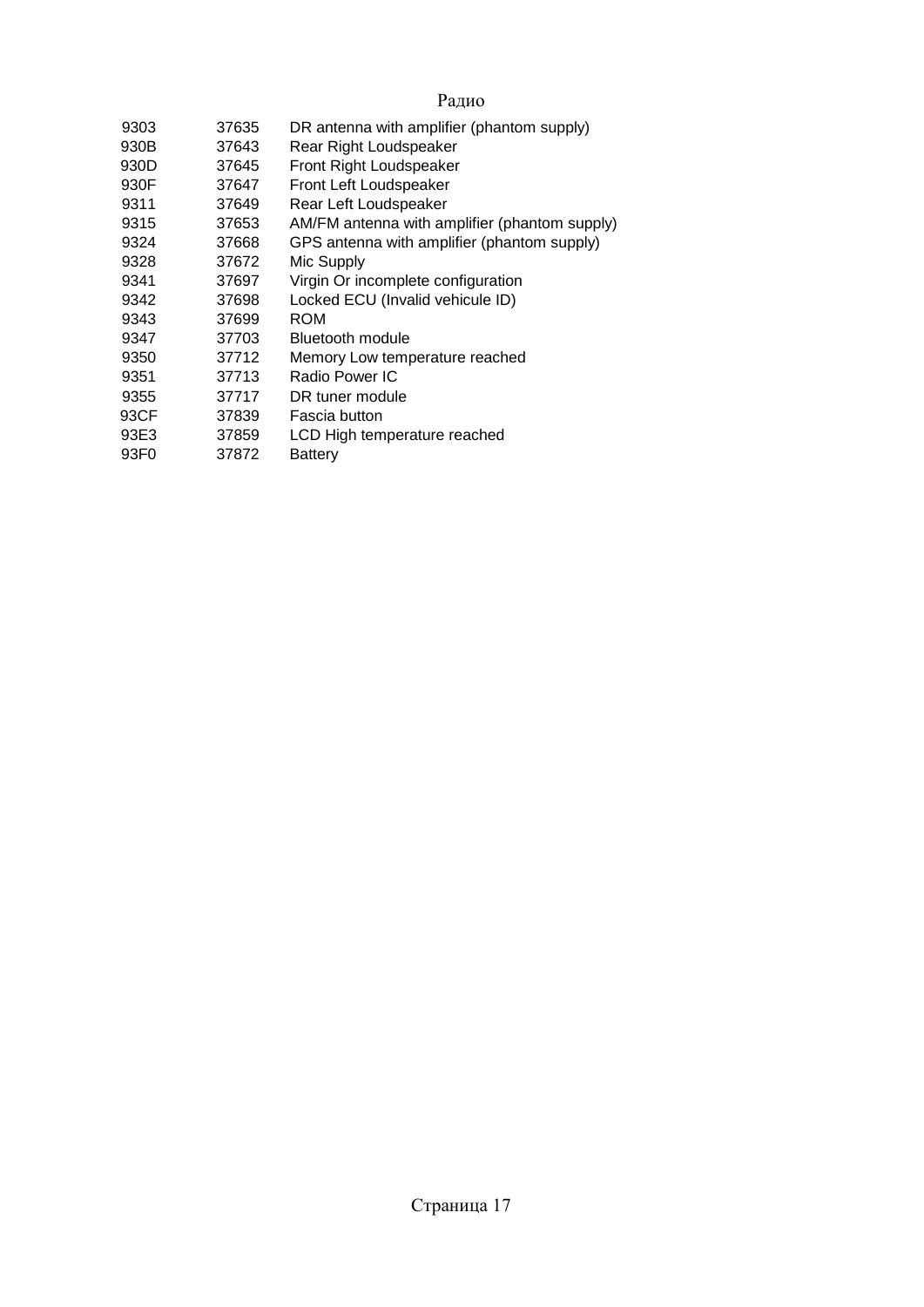| 500  | 1280  | VehicleSpeed                                                                  |
|------|-------|-------------------------------------------------------------------------------|
| 8001 | 32769 | Driver Front Stage 1 Deploymnt Contrl                                         |
| 8002 | 32770 | Driver Front Stage 2 Deploymnt Contrl                                         |
| 8003 | 32771 | Driver Front Stage 3 Deploymnt Contrl                                         |
| 8004 | 32772 | Driver Knee Bolster Deploymnt Contrl                                          |
| 8005 | 32773 | <b>Collapsible Steering Column Deploymnt Contrl</b>                           |
| 8010 | 32784 | Passenger Front Stage 1 Deploymnt Contrl                                      |
| 8011 | 32785 | Passenger Front Stage 2 Deploymnt Contrl                                      |
| 8012 | 32786 | Passenger Front Stage 3 Deploymnt Contrl                                      |
| 8013 | 32787 | Passenger Knee Bolster Deploymnt Contrl                                       |
| 8020 | 32800 | Left Side Airbag Deploymnt Contrl                                             |
| 8021 | 32801 | Left curtain Deploymnt Contrl 1                                               |
| 8022 | 32802 | Left curtain Deploymnt Contrl 2                                               |
| 8028 | 32808 | Right Side Airbag Deploymnt Contrl                                            |
| 8029 | 32809 | <b>Right Curtain Deploymnt Contrl 1</b>                                       |
| 802A | 32810 | <b>Right Curtain Deploymnt Contrl 2</b>                                       |
| 8030 | 32816 | 2nd Row Lefdt Side Airbag Deploymnt Contrl                                    |
| 8031 | 32817 | 2nd Row Left Front Stage 1 Deploymnt Contrl                                   |
| 8032 | 32818 | 2nd Row Left Front Stage 2 Deploymnt Contrl                                   |
| 8033 | 32819 | 2nd Row Left Front Stage 3 Deploymnt Contrl                                   |
| 8038 | 32824 | 2nd Row Right Side Airbag Deploymnt Contrl                                    |
| 8039 | 32825 | 2nd Row Right Front Stage 1 Deploymnt Contrl                                  |
| 803A | 32826 | 2nd Row Right Front Stage 2 Deploymnt Contrl                                  |
| 803B | 32827 | 2nd Row Right Front Stage 3 Deploymnt Contrl                                  |
| 8040 | 32832 | 3rd Row Left Side Airbag Deploymnt Contrl                                     |
| 8041 | 32833 | 3rd Row Left Front Stage 1 Deploymnt Contrl                                   |
| 8042 | 32834 | 3rd Row Left Front Stage 2 Deploymnt Contrl                                   |
| 8043 | 32835 | 3rd Row Left Front Stage 3 Deploymnt Contrl                                   |
| 8048 | 32840 | 3rd Row Right Side Airbag Deploymnt Contrl                                    |
| 8049 | 32841 | 3rd Row Right Front Stage 1 Deploymnt Contrl                                  |
| 804A |       |                                                                               |
| 804B | 32842 | 3rd Row Right Front Stage 2 Deploymnt Contrl                                  |
|      | 32843 | 3rd Row Right Front Stage 3 Deploymnt Contrl<br><b>Driver Seatbelt Sensor</b> |
| 8050 | 32848 | <b>1stRow Center Seatblet Sensor</b>                                          |
| 8051 | 32849 |                                                                               |
| 8052 | 32850 | Passenger SeatBlet Sensor                                                     |
| 8053 | 32851 | 2nd Row Left Seatbelt Sensor                                                  |
| 8054 | 32852 | 2nd Row Center Seatblet Sensor                                                |
| 8055 | 32853 | 2nd Row Right Seatblet Sensor                                                 |
| 8056 | 32854 | 3rd Row Left Seatblet Sensor                                                  |
| 8057 | 32855 | 3rd Row Center Seatblet Sensor                                                |
| 8058 | 32856 | 3rd Row Right Seatbelt Sensor                                                 |
| 8061 | 32865 | Passenger SeatBelt tension Sensor                                             |
| 8070 | 32880 | Driver Seatblet PretenDeploymnt Contrl                                        |
| 8071 | 32881 | 1stRow Center Seatblelt PretenDeploymnt Contrl                                |
| 8072 | 32882 | Passenger Seatbelt PretenDeploymnt Contrl                                     |
| 8073 | 32883 | 2nd Row Left Seatbelt PretenDeploymnt Contrl                                  |
| 8074 | 32884 | 2nd Row Center Seatbelt PretenDeploymnt Contrl                                |
| 8075 | 32885 | 2nd Row Right SeatbeltPretenDeploymnt Contrl                                  |
| 8076 | 32886 | 3rd Row Left Seatbelt PretenDeploymnt Contrl                                  |
| 8077 | 32887 | 3rd Row Center Seatbelt PretenDeploymnt Contrl                                |
| 8078 | 32888 | 3rd Row Right SeatbeltPretenDeploymnt Contrl                                  |
| 8079 | 32889 | Driver Seatbelt Preten\B\ Deploymnt Contrl                                    |
| 807A | 32890 | Passenger Seatbelt Preten\B\ Deploymnt Contrl                                 |
| 8080 | 32896 | Driver Seatbelt LL Deploymnt Contrl                                           |
| 8081 | 32897 | 1stRow Center Seatbelt LL Deploymnt Contrl                                    |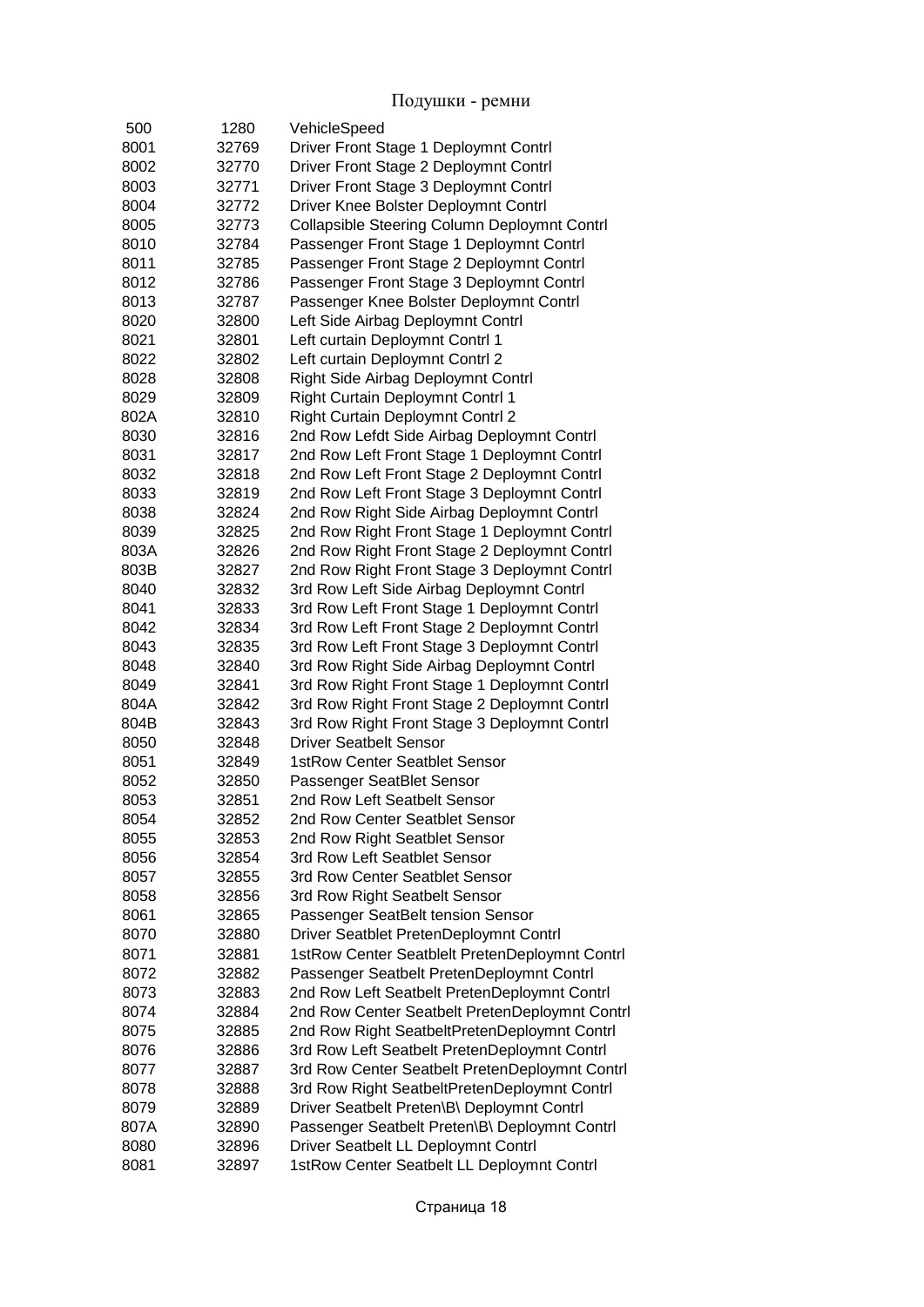| 8082 | 32898 | Passenger Seatbelt LL Deploymnt Contrl               |
|------|-------|------------------------------------------------------|
| 8083 | 32899 | 2nd Row Left Seatbelt LL Deploymnt Contrl            |
| 8084 | 32900 | 2nd Row Center Seatbelt LL Deploymnt Contrl          |
| 8085 | 32901 | 2nd Row Right Seatbelt LL Deploymnt Contrl           |
| 8086 | 32902 | 3rd Row Left Seatbelt LL Deploymnt Contrl            |
| 8087 | 32903 | 3rd Row Center Seatbelt LL Deploymnt Contrl          |
| 8088 | 32904 | 3rd Row Right Seatbelt LL Deploymnt Contrl           |
|      |       |                                                      |
| 8090 | 32912 | Left Front Restraint Sensor                          |
| 8091 | 32913 | Left Side Restraint Sensor 1                         |
| 8092 | 32914 | Left Side Restraint Sensor 2                         |
| 8093 | 32915 | Left Side Restraint Sensor 3                         |
| 8094 | 32916 | <b>Center Front Restraint Sensor</b>                 |
| 8095 | 32917 | <b>Right Front Restraint Sensor</b>                  |
| 8096 | 32918 | <b>Right Side Restraint Sensor 1</b>                 |
| 8097 | 32919 | <b>Right Side Restraint Sensor 2</b>                 |
| 8098 | 32920 | <b>Right Side Restraint Sensor 3</b>                 |
| 8099 | 32921 | <b>Roll Over Sensor</b>                              |
| 80A0 | 32928 | <b>OCS</b>                                           |
| 80A1 | 32929 | <b>Occupant Position Syst</b>                        |
| 80B0 | 32944 | Driver OCS Sensor \A\                                |
| 80B1 | 32945 | Driver OCS Sensor \B\                                |
| 80B2 | 32946 | Driver OCS Sensor \C\                                |
| 80B3 | 32947 | Driver OCS Sensor \D\                                |
| 80B4 | 32948 | Driver OCS Sensor \E\                                |
| 80B5 | 32949 | <b>Driver Seat Track Position Restraint Sensor</b>   |
| 80B6 | 32950 | <b>Driver Seat Recline Position Restraint Sensor</b> |
| 80B7 | 32951 |                                                      |
|      |       | Driver Seat Occupant Position Sensor \A\             |
| 80B8 | 32952 | Driver Seat Occupant Position Sensor \B\             |
| 80B9 | 32953 | Driver Seat Occupant Position Sensor \C\             |
| 80BA | 32954 | Driver Seat Occupant Position Sensor \D\             |
| 80BB | 32955 | Driver Seat Occupant Position Sensor \E\             |
| 80C0 | 32960 | Passenger OCS Sensor \A\                             |
| 80C1 | 32961 | Passenger OCS Sensor \B\                             |
| 80C2 | 32962 | Passenger OCS Sensor \C\                             |
| 80C3 | 32963 | Passenger OCS Sensor \D\                             |
| 80C5 | 32965 | Passenger Seat Track Position Restraint Sensor       |
| 80C6 | 32966 | Passenger Seat Recline Position Restraint Sensor     |
| 80C7 | 32967 | Passenger Seat Occupant Position Sensor \A\          |
| 80C8 | 32968 | Passenger Seat Occupant Position Sensor \B\          |
| 80C9 | 32969 | Passenger Seat Occupant Position Sensor \C\          |
| 80CA | 32970 | Passenger Seat Occupant Position Sensor \D\          |
| 80CB | 32971 | Passenger Seat Occupant Position Sensor \E\          |
| 80D0 | 32976 | <b>Driver Seatblet Indicator</b>                     |
| 80D1 | 32977 | Passenger Seatblet Indicator                         |
| 80D2 | 32978 | <b>Restraint Syst Malfunct Indicator 1</b>           |
| 80D3 | 32979 | <b>Restraint Syst Malfunct Indicator 2</b>           |
| 80D4 | 32980 | Restraint Syst Malfunct Audible Indicator            |
| 80D5 | 32981 | Restraint Syst Passenger Disable Indicator           |
| 80DF | 32991 | Passenger Restraint Disable Switch                   |
| 9001 | 36865 | Front Left Lap Tensionner (PPV)                      |
| 9002 | 36866 | Front Right Lap Tensionner (PPV)                     |
|      |       |                                                      |
| 9003 | 36867 | PPB Avt conduct Serie Enroul pyro arriere conduct    |
| 9004 | 36868 | PPB avt passagerSerie Enroul pyro arrierePassager    |
| 9005 | 36869 | AirBag Front Passager ou Adapt Niveau 1              |
| 9006 | 36870 | AirBag Front Passager Adapt Niveau 2                 |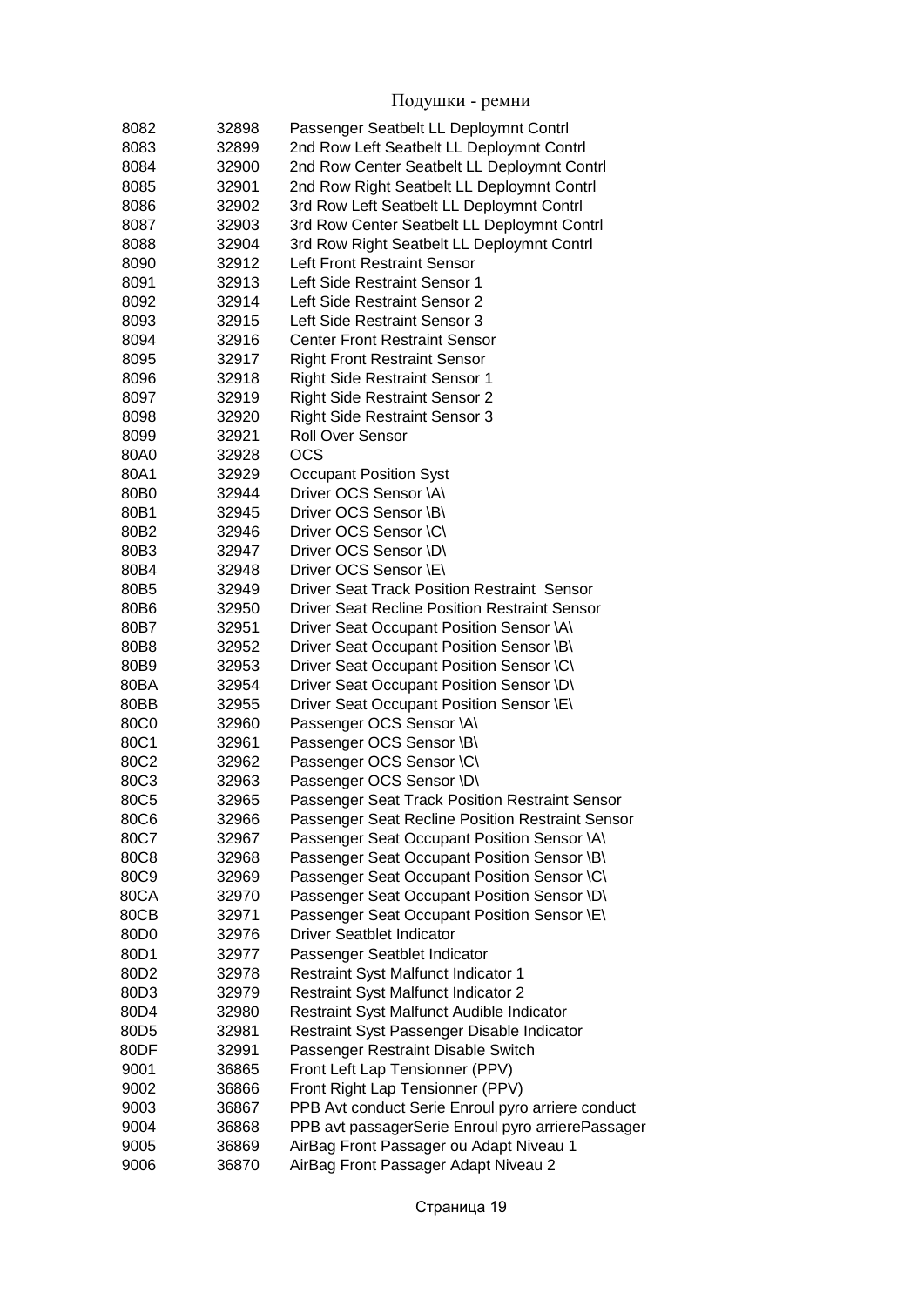| 9007 | 36871 | AirBag Front Conducteur ou Adapt Niveau 1                              |
|------|-------|------------------------------------------------------------------------|
| 9008 | 36872 | AirBag Front Conducteur Adapt Niveau 2                                 |
| 9009 | 36873 | AirBag Lat\u00c3\u00a9ral Rideau T\u00c3\u00aate Conducteur            |
| 900A | 36874 | AirBag Lat\u00c3\u00a9ral Rideau T\u00c3\u00aate Passager              |
| 900B | 36875 | AirBag Lat\u00c3\u00a9ral Thorax Avant Conducteur                      |
| 900C | 36876 | AirBag Lat\u00c3\u00a9ral Thorax Avant Passager                        |
| 900D | 36877 | AirBag Lat\u00c3\u00a9ral Thorax arriere Cote Conducteur               |
| 900E | 36878 | AirBag Lat\u00c3\u00a9ral Thorax arriere Cote Passager                 |
| 900F | 36879 | AirBag Lat\u00c3\u00a9ral Rideau T\u00c3\u00aate 3e range _ conducteur |
| 9010 | 36880 | AirBag Lat\u00c3\u00a9ral Rideau T\u00c3\u00aate 3e range _ passager   |
| 9011 | 36881 | 2 PPVs avant Serie                                                     |
| 9012 | 36882 | PPBoucle avant conducteur                                              |
| 9013 | 36883 | PPBoucle avant passager                                                |
| 9014 | 36884 | Serial Seatblet PretenDeploymnt Contrl                                 |
| 9015 | 36885 | Enrouleur pyro arriere _ conducteur                                    |
| 9016 | 36886 | Enrouleur pyro arriere _ passager                                      |
| 9017 | 36887 | Serial 2nd Row Seatbelt PretenDeploymnt Contrl                         |
| 9018 | 36888 | 2 Enrouleurs pyro arriere 3e range Serie                               |
| 9019 | 36889 | <b>Battery Fuse</b>                                                    |
| 901A | 36890 | BIB arriere _ conducteur                                               |
| 901B | 36891 | BIB arriere _ passager                                                 |
| 901C | 36892 | Enrouleur Pyro central arriere 2e range                                |
| 901D | 36893 | Airbag Front genou conducteur                                          |
| 901E | 36894 | Capteur tablette B silu00c3\u00a8ge avant passager                     |
| 901F | 36895 | Capteur tablette A silu00c3\u00a8ge avant passager                     |
| 9020 | 36896 | Capteur retournmt B si\u00c3\u00a8ge avant passager                    |
| 9021 | 36897 | Capteur retournmt A silu00c3\u00a8ge avant passager                    |
| 9022 | 36898 | Capteur retournmt B silu00c3\u00a8ge avant conducteur                  |
| 9023 | 36899 | Capteur retournmt A silu00c3\u00a8ge avant conducteur                  |
| 9024 | 36900 | Capteur platine arriere _ conducteur                                   |
| 9025 | 36901 | Capteur platine arriere _ passager                                     |
| 9026 | 36902 | Capteur deroulntsangle arriere _ conducteur                            |
| 9027 | 36903 | Capteur deroulntsangle arriere _ passager                              |
| 9028 | 36904 | <b>Front central Belt Rolling Systs Front Seats</b>                    |
| 9029 | 36905 | Front Left Seatbelt PretensionerDeploymnt Ctrl                         |
| 902A | 36906 | Front Right Seatbelt PretensionerDeploymnt Ctrl                        |
| 902B | 36907 | <b>Front Left Active Head Retraint</b>                                 |
| 902C | 36908 | <b>Front Right Active Head Retraint</b>                                |
| 902D | 36909 | Front Left Piloted Vent Airbag                                         |
| 902E | 36910 | Front Right Piloted Vent Airbag                                        |
| 9031 | 36913 | Capteur Position Silu00c3\u00a8ge Avant Conducteur                     |
| 9032 | 36914 | Capteur Position Silu00c3\u00a8ge Avant Passager                       |
| 9033 | 36915 | Capteur ISOFIX B silu00c3\u00a8ge avant passager                       |
| 9034 | 36916 | Capteur ISOFIX A si\u00c3\u00a8ge avant passager ou cl\u00c3\u00a9     |
| 9035 | 36917 | Satellite lat\u00c3\u00a9ral avant conducteur                          |
| 9036 | 36918 | Satellite lat\u00c3\u00a9ral avant passager                            |
| 9038 | 36920 | Satellite lat\u00c3\u00a9ral arriere _ conducteur                      |
| 9039 | 36921 | Satellite lat\u00c3\u00a9ral arriere _ passager                        |
| 903A | 36922 | Satellite Front ou Front _ conducteur                                  |
| 903B | 36923 | Satellite Front _ passager                                             |
| 9040 | 36928 | Voyant defaut AIRBAG (via CAN or directly drived)                      |
| 9041 | 36929 | Voyant Airbag OFF (via CAN or directly drived)                         |
| 9042 | 36930 | Alimentation du calculateur                                            |
| 9043 | 36931 | Config satellites                                                      |
| 9044 | 36932 | Config lignes de mise \u00c3\u00a0 feu                                 |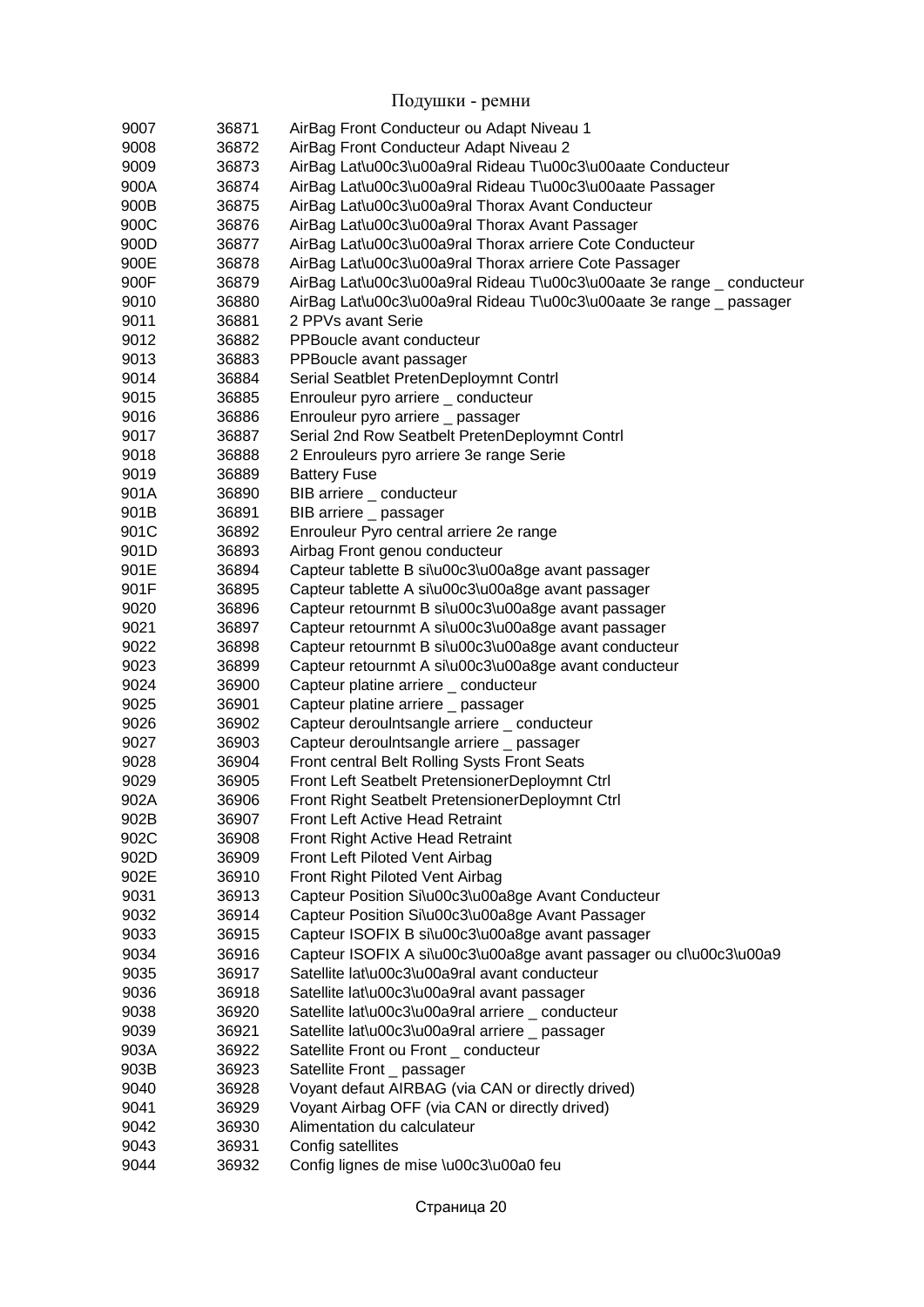| 9045             | 36933 | Config inhibit AB (ISOFIX                         |
|------------------|-------|---------------------------------------------------|
| 9046             | 36934 | Config capteurs                                   |
| 9047             | 36935 | Config High-G                                     |
| 9048             | 36936 | Coh\u00c3\u00a9rence voyant defaut AIRBAG         |
| 9049             | 36937 | Coh\u00c3\u00a9rence voyant Airbag OFF            |
| 904A             | 36938 | Front anti sliding left (PRC)                     |
| 904B             | 36939 | Front anti sliding right (PRC)                    |
| 9050             | 36944 | R\u00c3\u00a9seau CAN                             |
| 9051             | 36945 | <b>Front Left Seatbelt Sensor</b>                 |
| 9052             | 36946 | Front Right Seatbelt Sensor                       |
| 9053             | 36947 | <b>Front Passenger Occupant Dtect</b>             |
| 9055             | 36949 | Rear Left Passenger Occupant Dtect                |
| 9056             | 36950 | Rear Center Passenger Occupant Dtect              |
| 9057             | 36951 | Rear Right Passenger Occupant Dtect               |
| 907B             | 36987 | Direction side not configured                     |
| 907C             | 36988 | Brake Syst not configured                         |
| 907D             | 36989 | Etats capteurs ISOFIX A et B non coherents        |
| 907E             | 36990 | Firing locked by diagnosis                        |
| 907F             | 36991 | Firing - ECU to be changed                        |
| 9080             | 36992 | Airbag ECU                                        |
| 90A0             | 37024 | Airbag ON indicator lamp                          |
| 90B1             | 37041 | <b>Corrupted RAM</b>                              |
| 90B3             | 37043 | <b>EEPROM</b> access                              |
| 90B4             | 37044 | Not programmed EEPROM                             |
| 90B5             | 37045 | <b>Corrupted EEPROM</b>                           |
| 90B6             | 37046 | <b>EEPROM</b> out of order                        |
| 90B7             | 37047 | Crash decision                                    |
| 90B8             | 37048 | Power supply                                      |
| 90B9             | 37049 | Hardware offset                                   |
| 90BA             | 37050 | Warm reset                                        |
| 90BB             | 37051 | Soft offset                                       |
| 90C1             | 37057 | Capacitance charge time out                       |
| 90C2             | 37058 | Accel test                                        |
| 90C5             | 37061 | Arming                                            |
| 90CA             | 37066 | <b>Accel saturation</b>                           |
| 90CB             | 37067 | Capacitance charge voltage                        |
| 90CC             | 37068 | Cap capacitance                                   |
| 90CD             | 37069 | Charge pump                                       |
| 90CF             | 37071 | Slow sensor driver                                |
| 90E0             | 37088 | <b>Recycling ECU State</b>                        |
| C001             | 49153 | High Speed CAN Com bus                            |
| C003             | 49155 | High Speed CAN Com bus (+) Open                   |
| C004             | 49156 | High Speed CAN Com bus (+) Low                    |
| C005             | 49157 | High Speed CAN Com bus (+) High                   |
| C006             | 49158 | High Speed CAN Com bus (-) Open                   |
| C007             | 49159 | High Speed CAN Com bus (-) Low                    |
| C008             | 49160 | High Speed CAN Com bus (-) High                   |
| C009             | 49161 | High Speed CAN Com bus $(-)$ Shorted to bus $(+)$ |
| C <sub>100</sub> | 49408 | Lost Com With ECM/PCM \A\                         |
| C121             | 49441 | Lost Com With ABS (ABS) Contrl Modul              |
| C124             | 49444 | Lost Com With Lateral Accel Sensor Modul          |
| C140             | 49472 | Lost Com With Body Contrl Modul                   |
| C151             | 49489 | Lost Com With Restraint Contrl Modul              |
| C <sub>152</sub> | 49490 | Lost Com With Side Restraint Contrl Modul         |
| C <sub>153</sub> | 49491 | Lost Com With Side Restraint Contrl Modul 2       |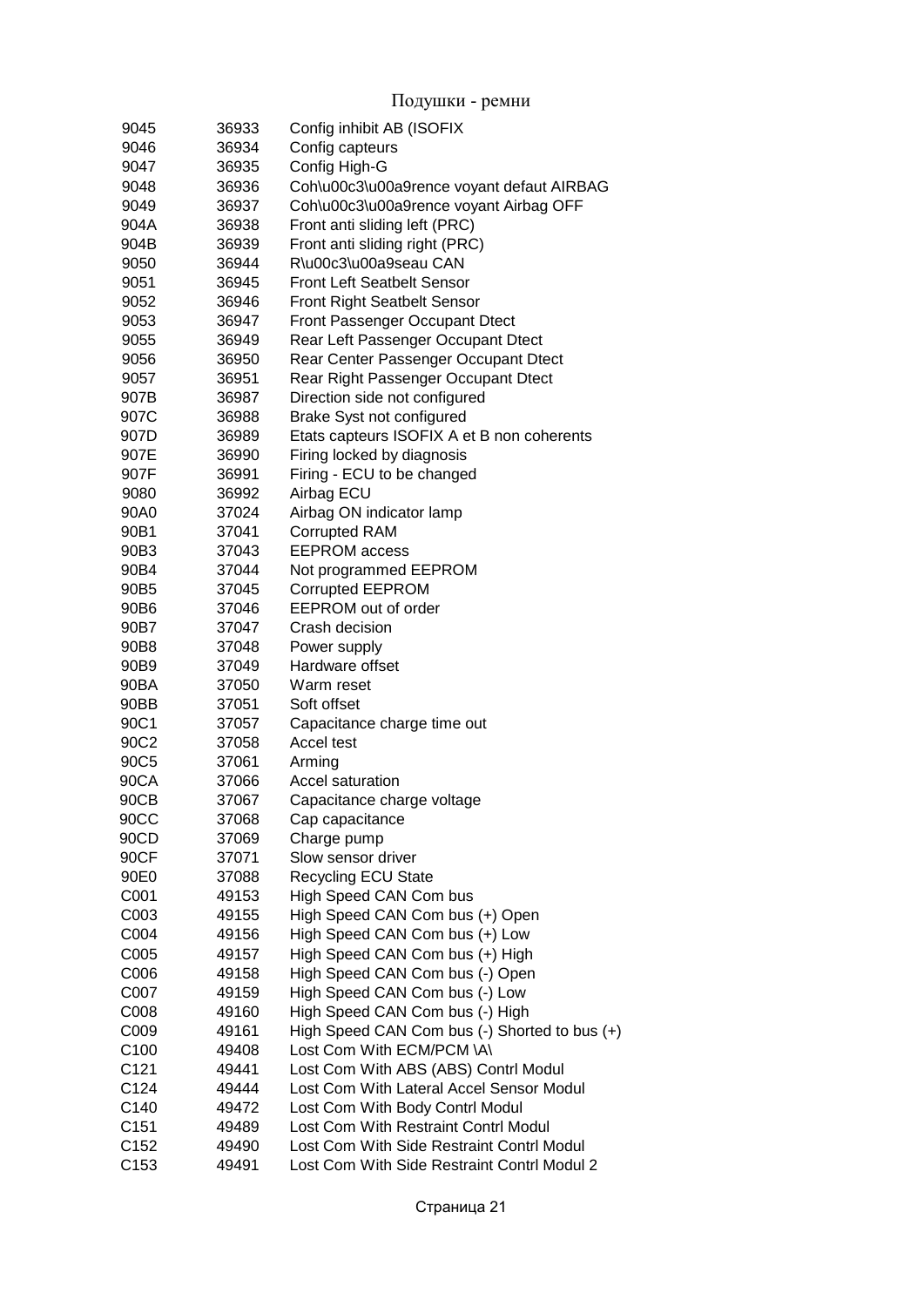| C <sub>154</sub> | 49492 | Lost Com With Restraint OCS Modul                 |
|------------------|-------|---------------------------------------------------|
| C <sub>155</sub> | 49493 | Lost Com With InstrumPanel Cluster Contrl Modul   |
| C <sub>170</sub> | 49520 | Lost Com With Restraint Syst Sensor A             |
| C <sub>171</sub> | 49521 | Lost Com With Restraint Syst Sensor B             |
| C <sub>172</sub> | 49522 | Lost Com With Restraint Syst Sensor C             |
| C <sub>173</sub> | 49523 | Lost Com With Restraint Syst Sensor D             |
| C <sub>174</sub> | 49524 | Lost Com With Restraint Syst Sensor E             |
| C <sub>175</sub> | 49525 | Lost Com With Restraint Syst Sensor F             |
| C <sub>176</sub> | 49526 | Lost Com With Restraint Syst Sensor G             |
| C <sub>177</sub> | 49527 | Lost Com With Restraint Syst Sensor H             |
| C <sub>178</sub> | 49528 | Lost Com With Restraint Syst Sensor I             |
| C <sub>179</sub> | 49529 | Lost Com With Restraint Syst Sensor J             |
| C17B             | 49531 | Lost Com With Side Obstacle Dtect Contrl Modul 2  |
| C17C             | 49532 | Lost Com With Impact Classification Syst Modul    |
| C <sub>232</sub> | 49714 | Lost Com With Side Obstacle Dtect Contrl Modul    |
| C <sub>300</sub> | 49920 | Internal Contrl Modul Soft Incompatibility        |
| C315             | 49941 | Soft Incompatibility with ABS Contrl Modul        |
| C322             | 49954 | Soft Incompatibility with Body Contrl Modul       |
| C423             | 50211 | InvalidData From InstrumPanelCluster Contrl Modul |
| F003             | 61443 | <b>Battery Voltage</b>                            |
|                  |       |                                                   |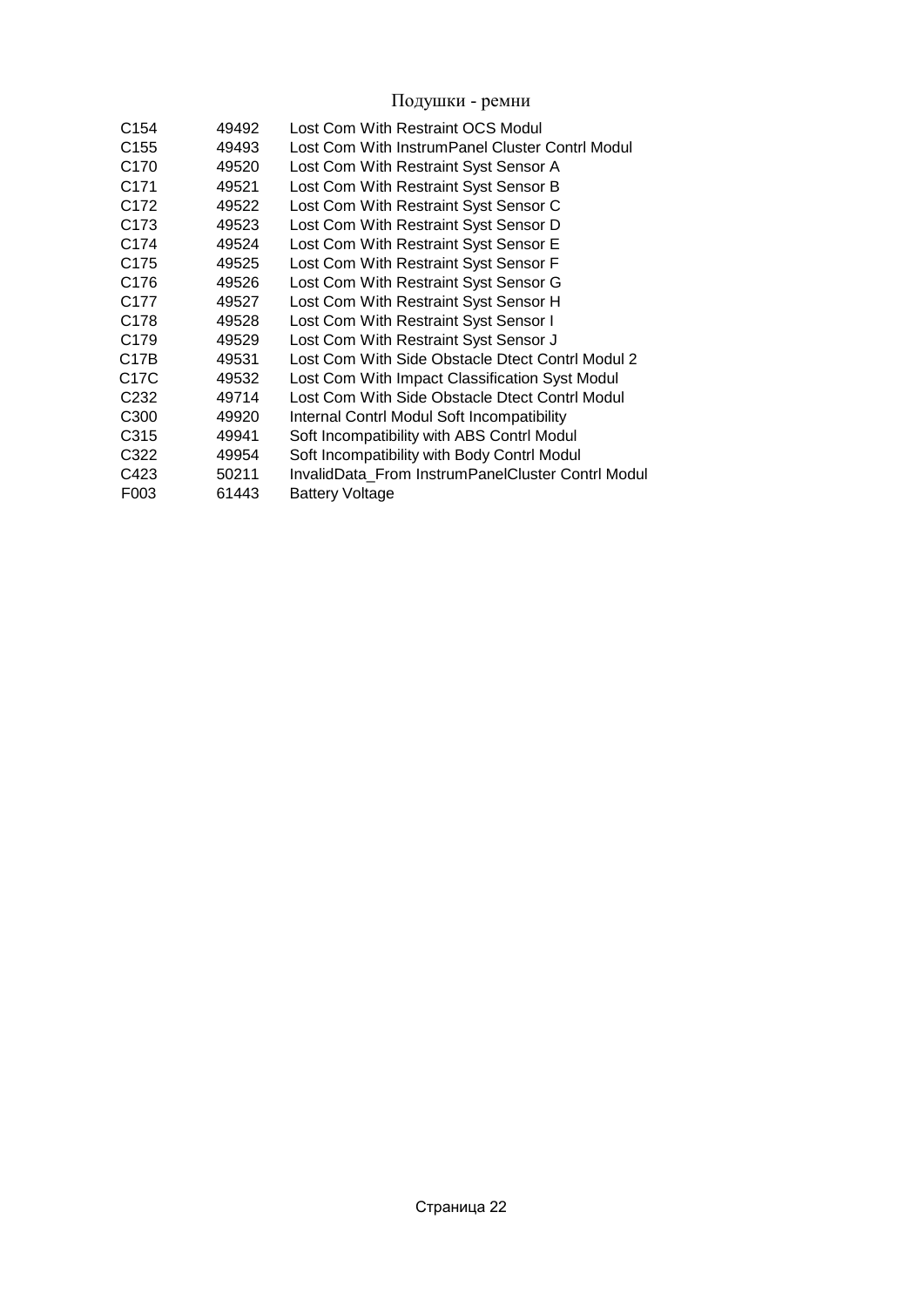| A001 | 40961 | <b>ROM</b>                  |
|------|-------|-----------------------------|
| A002 | 40962 | <b>REGISTERS</b>            |
| A003 | 40963 | RF.                         |
| A010 | 40976 | PWR_ECU                     |
| A033 | 41011 | <b>DONGLE</b>               |
| A034 | 41012 | <b>TRACKER</b>              |
| A03A | 41018 | INT SPARE ANTENNA           |
| A03B | 41019 | INT FRONT ANTENNA           |
| A03C | 41020 | INT MIDDLE ANTENNA          |
| A03D | 41021 | INT REAR ANTENNA            |
| A03E | 41022 | EXT LEFT ANTENNA            |
| A03F | 41023 | EXT RIGHT ANTENNA           |
| A040 | 41024 | EXT REAR ANTENNA            |
| A041 | 41025 | EXT SPARE ANTENNA           |
| A042 | 41026 | VSC HFM ATIC 64             |
| A046 | 41030 | <b>EEPROM</b>               |
| A050 | 41040 | <b>ESCL SUPPLY</b>          |
| A051 | 41041 | <b>ESCL MODULE</b>          |
| A052 | 41042 | <b>ESCL FUNCTION</b>        |
| A053 | 41043 | NOT APC LINE                |
| A054 | 41044 | <b>ESCL SENSOR LINE</b>     |
| A056 | 41046 | <b>ESCL HFM RELAY</b>       |
| A057 | 41047 | <b>ESCL UNLOCK SEQUENCE</b> |
| A058 | 41048 | <b>ESCL LOCK SEQUENCE</b>   |
| A059 | 41049 | APC STATUS                  |
| A060 | 41056 | HFM_TO_BCM_WAKE_UP          |
| A070 | 41072 | <b>BCM APV CODE</b>         |
| A071 | 41073 | FRONT LEFT BUTTON           |
| A072 | 41074 | FRONT RIGHT BUTTON          |
| A075 | 41077 | <b>BACK DOOR BUTTON</b>     |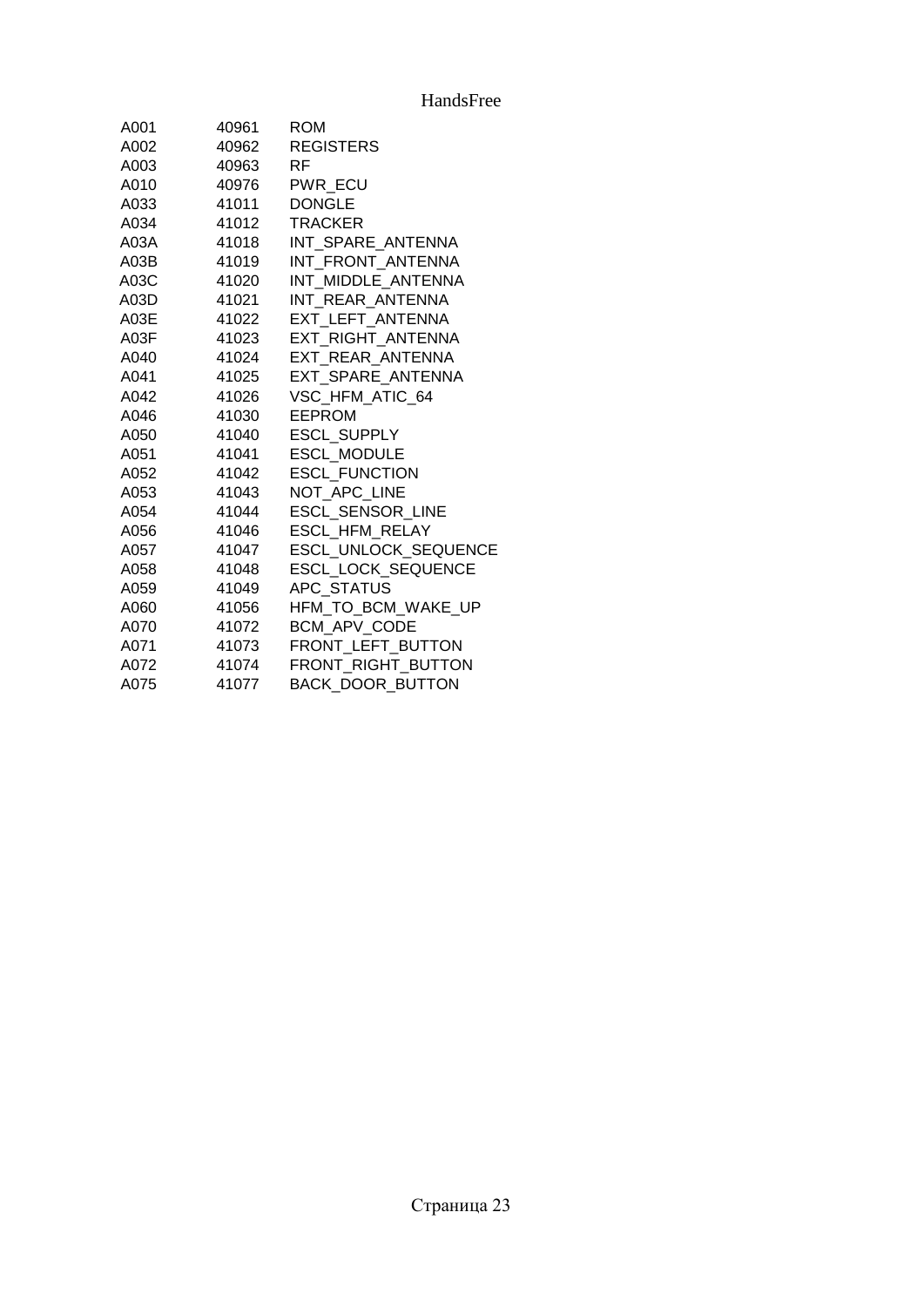| Телематика |
|------------|
|------------|

| 9302 | 37634 | <b>GSM External Antenna Failure</b>   |
|------|-------|---------------------------------------|
| 9324 | 37668 | <b>GPS External Antenna</b>           |
| 9328 | 37672 | Mic out line Failure                  |
| 933B | 37691 | AUX_IN_INFO Line Failure              |
| 9340 | 37696 | <b>EMU</b> failures                   |
| 9341 | 37697 | Internal failure                      |
| 9342 | 37698 | eCall LED red failure                 |
| 9343 | 37699 | eCall LED green failure               |
| 9344 | 37700 | eCall LED auto failure                |
| 9345 | 37701 | eCall Backlight failure               |
| 9346 | 37702 | eCall button failure                  |
| 9348 | 37704 | eCall Microphone failure              |
| 9349 | 37705 | Audio HU OUT                          |
| 9360 | 37728 | Voice Communication Failure (GSM)     |
| 9370 | 37744 | Invalid TCU clock                     |
| 9382 | 37762 | External WiFi antenna link            |
| 93D9 | 37849 | USB Host Presence not detected        |
| 93E1 | 37857 | <b>CAN-M Failure</b>                  |
| 93E2 | 37858 | <b>CAN-V Failure</b>                  |
| 93E3 | 37859 | Airbag failure                        |
| 93F0 | 37872 | BAT                                   |
| AE00 | 44544 | <b>SMS</b>                            |
| AE01 | 44545 | PPP Data Communication Authentication |
| AE02 | 44546 | <b>GDC Authentification</b>           |
| AE03 | 44547 | <b>GDC Fonctional</b>                 |
| AE05 | 44549 | <b>GDC Configuration</b>              |
| AE07 | 44551 | <b>Invalid TCU Certificate</b>        |
| AE08 | 44552 | TCU datas discarded by GDC            |
| AE09 | 44553 | TCU locked by crash                   |
| AE10 | 44560 | Certificate revoked                   |
| AE11 | 44561 | Bad_certificate (42)                  |
| AE12 | 44562 | Unsupported_certificate (43)          |
| AE13 | 44563 | <b>GPS Communication Failure</b>      |
| AE14 | 44564 | Certificate_unknown (46)              |
| AE15 | 44565 | Illegal_parameter (47)                |
| AE16 | 44566 | Unknown_ca (48)                       |
| AE24 | 44580 | <b>SVT Blocking failure</b>           |
| AE80 | 44672 | Telematic module error                |
| AE89 | 44681 | Internal Speaker Out of Order         |
| AE91 | 44689 | <b>MMI Ecall Button Failure</b>       |
| AEF0 | 44784 | Internal battery                      |
| DA0A | 55818 | GPS_MODULE_ERROR                      |